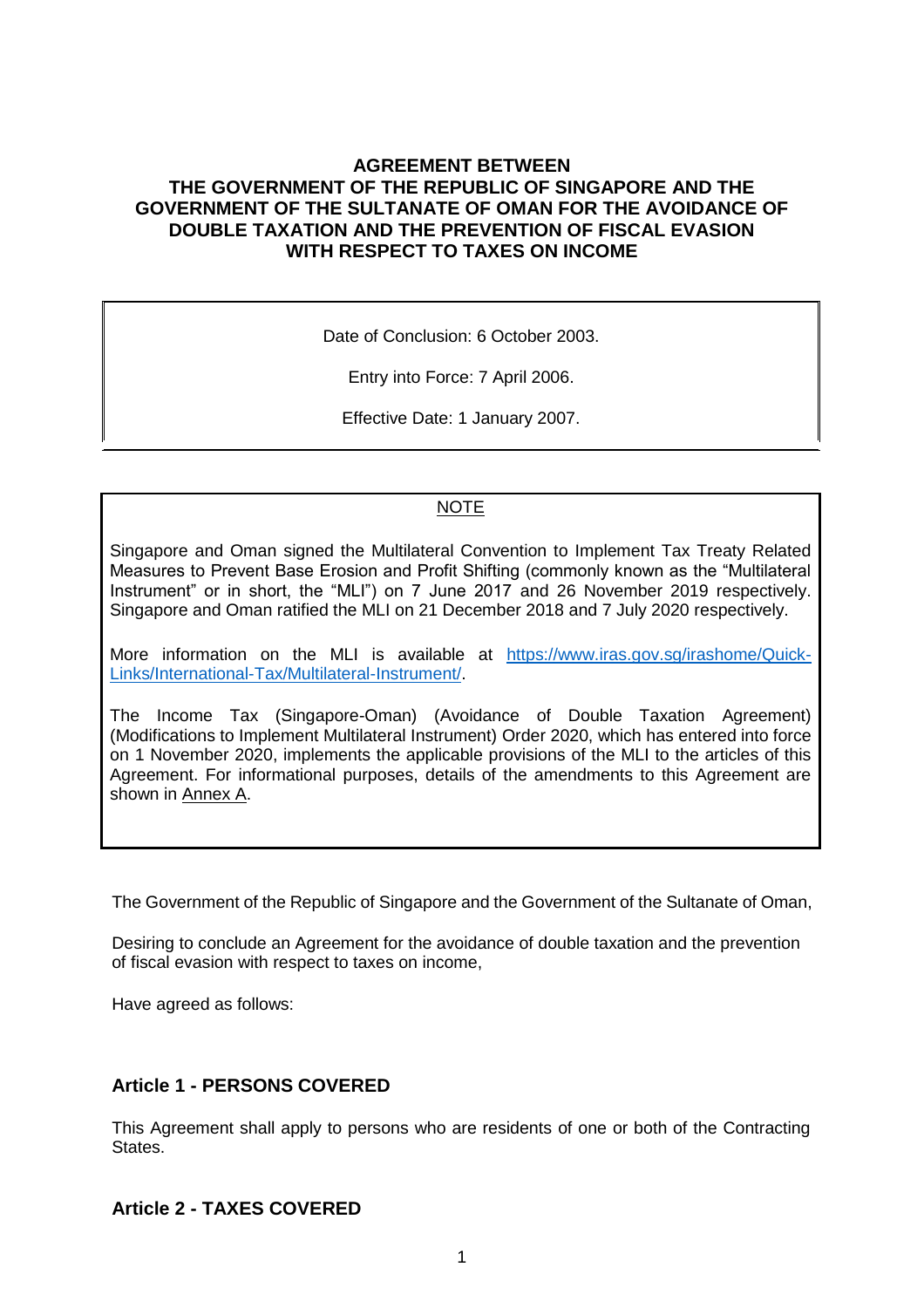- 1. This Agreement shall apply to taxes on income imposed on behalf of a Contracting State or of its local authorities, irrespective of the manner in which they are levied.
- 2. There shall be regarded as taxes on income all taxes imposed on total income or on elements of income, including taxes on gains from the alienation of movable or immovable property.
- 3. The existing taxes to which the Agreement shall apply are in particular:
	- a) in the case of the Sultanate of Oman:
		- (i) the company income tax imposed under Royal Decree No. 47/1981 as amended; and
		- (ii) the profit tax on commercial and industrial establishments imposed under Royal Decree No. 77/1989 as amended;

(hereinafter referred to as "Omani tax").

b) in the case of Singapore: - the income tax

(hereinafter referred to as "Singapore tax").

4. This Agreement shall also apply to any identical or substantially similar taxes which are imposed after the date of signature of this Agreement in addition to, or in place of, the existing taxes. The competent authorities of the Contracting States shall notify each other of any significant changes which have been made in the respective taxation laws.

## **Article 3 - GENERAL DEFINITIONS**

- 1. For the purposes of this Agreement, unless the context otherwise requires:
	- a) the term "Sultanate of Oman" means the territory of the Sultanate of Oman and the islands belonging thereto, including the territorial waters and any area outside the territorial waters over which the Sultanate of Oman may, in accordance with international law and the laws of the Sultanate of Oman, exercise sovereign rights with respect to the exploration and exploitation of the natural resources of the sea-bed and the sub-soil and the superjacent waters;
	- b) the term "Singapore" means the territories of the Republic of Singapore, the territorial waters of Singapore and the sea-bed and subsoil of the territorial waters, and when used in a geographical sense includes any area extending beyond the limits of the territorial waters of Singapore, and the sea-bed and subsoil of any such area, which has been or may thereafter be designated under the laws of Singapore and in accordance with international law as an area over which Singapore has sovereign rights for the purposes of exploring and exploiting the natural resources, whether living or non-living;
	- c) the terms "a Contracting State" and "the other Contracting State" mean the Sultanate of Oman or Singapore, as the context requires;
	- d) the term "person" includes an individual, a company, a body of persons and any other entity which is treated as a taxable unit under the taxation laws in force in the respective Contracting State;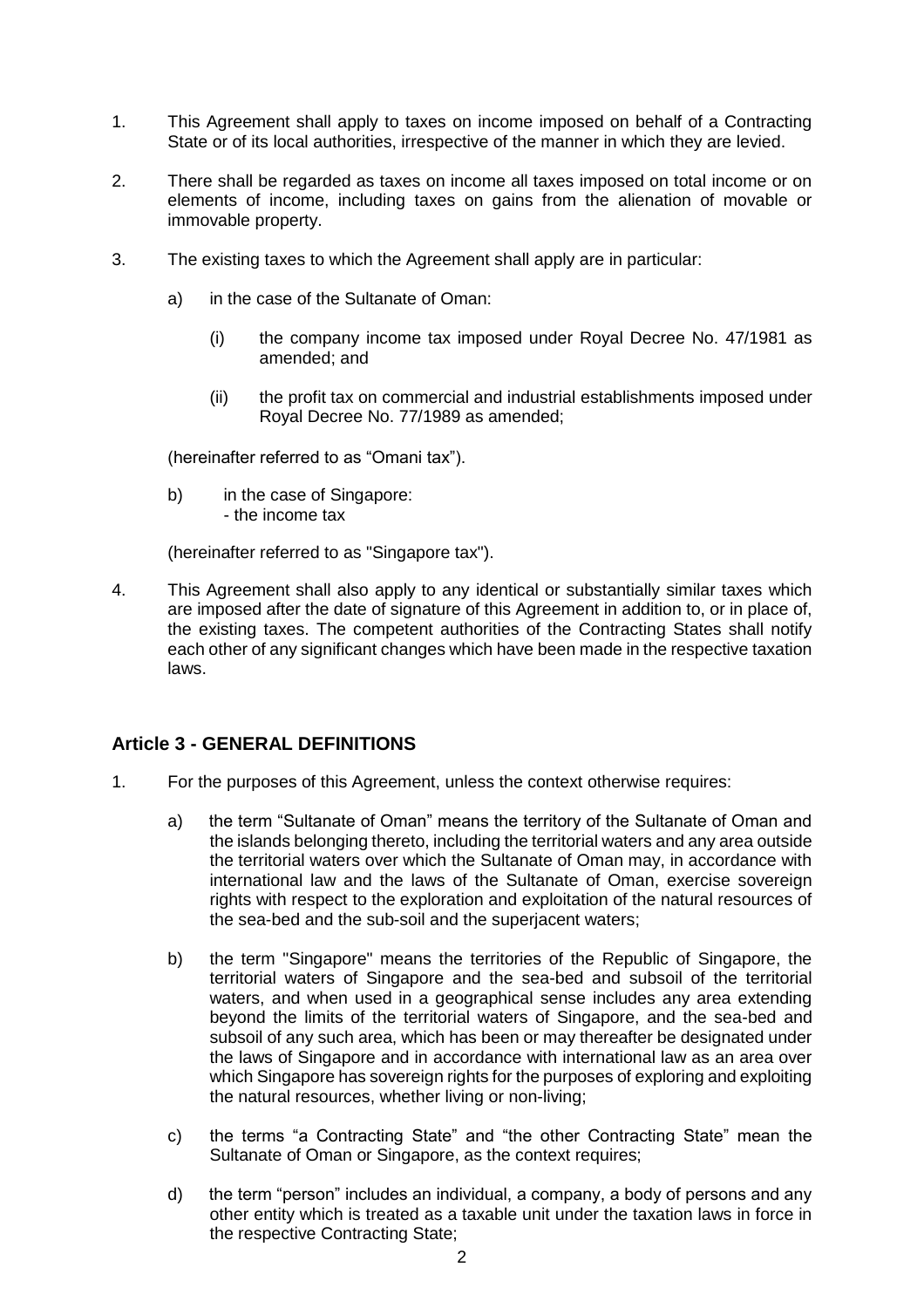- e) the term "company" means any body corporate or any entity which is treated as a body corporate for tax purposes;
- f) the terms "enterprise of a Contracting State" and "enterprise of the other Contracting State" mean respectively an enterprise carried on by a resident of a Contracting State and an enterprise carried on by a resident of the other Contracting State;
- g) the term "international traffic" means any transport by a ship or aircraft operated by an enterprise of a Contracting State, except when the ship or aircraft is operated solely between places in the other Contracting State;
- h) the term "national" means:
	- i) any individual possessing the nationality of a Contracting State;
	- ii) any legal person, partnership or association deriving its status as such from the laws in force in a Contracting State;
- i) the term "competent authority" means:
	- i) in the case of the Sultanate of Oman, the Minister of National Economy and Supervisor of the Ministry of Finance or his authorised representative;
	- ii) in the case of Singapore, the Minister for Finance or his authorised representative;
- j) the term "tax" means Omani tax or Singapore tax, as the context requires, but shall not include any amount which is payable in respect of any default or omission in relation to the taxes to which this Agreement applies or which represents a penalty imposed relating to those taxes.
- 2. As regards the application of the Agreement at any time by a Contracting State, any term not defined therein shall, unless the context otherwise requires, have the meaning that it has at that time under the law of that State for the purposes of the taxes to which the Agreement applies, any meaning under the applicable tax laws of that State prevailing over a meaning given to the term under other laws of that State.

## **Article 4 - RESIDENT**

- 1. For the purpose of this Agreement, the term "resident of a Contracting State" means any person who, under the law of that State, is liable to tax therein by reason of his domicile, residence, place of management, place of registration, or any other criterion of a similar nature, and also includes that State and any local authority thereof.
- 2. Where by reason of the provisions of paragraph 1 an individual is a resident of both Contracting States, then his status shall be determined as follows:
	- a) he shall be deemed to be a resident only of the State in which he has a permanent home available to him; if he has a permanent home available to him in both States, he shall be deemed to be a resident of the State with which his personal and economic relations are closer (centre of vital interests);
	- b) if the Contracting State in which he has his centre of vital interests cannot be determined, or if he has not a permanent home available to him in either State,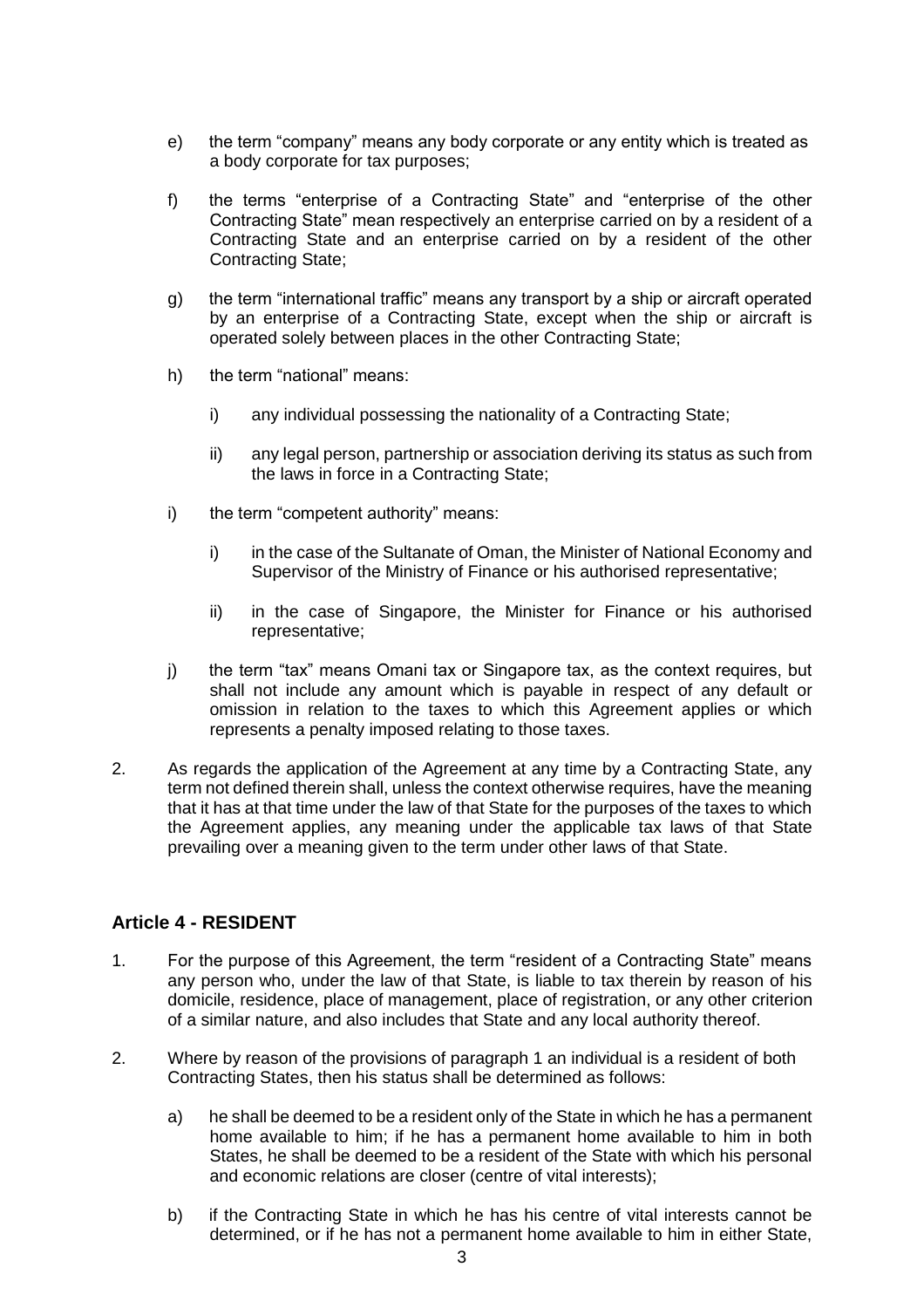he shall be deemed to be a resident only of the State in which he has an habitual abode;

- c) if he has an habitual abode in both States or in neither of them, he shall be deemed to be a resident only of the State of which he is a national;
- d) if the status of the resident cannot be determined by reason of subparagraphs a) to c) in that sequence, the competent authorities of the Contracting States shall settle the question by mutual agreement.
- 3. Where by reason of the provisions of paragraph 1 a person other than an individual is a resident of both Contracting States, then it shall be deemed to be a resident only of the State in which its place of effective management is situated.

#### **Article 5 - PERMANENT ESTABLISHMENT**

- 1. For the purposes of this Agreement, the term "permanent establishment" means a fixed place of business through which the business of an enterprise is wholly or partly carried on.
- 2. The term "permanent establishment" includes especially:
	- a) a place of management;
	- b) a branch;
	- c) an office;
	- d) a factory;
	- e) a workshop;
	- f) a mine, an oil or gas well, quarry or any other place of extraction of natural resources; and
	- g) a building site, a construction, assembly or installation project or supervisory activities in connection therewith, only where such site, project or activities continue for a period of more than nine (9) months.
- 3. Notwithstanding the preceding provisions of this Article, the term "permanent establishment" shall be deemed not to include:
	- a) the use of facilities solely for the purpose of storage, display or delivery of goods or merchandise belonging to the enterprise;
	- b) the maintenance of a stock of goods or merchandise belonging to the enterprise solely for the purpose of storage, display or delivery;
	- c) the maintenance of a stock of goods or merchandise belonging to the enterprise solely for the purpose of processing by another enterprise;
	- d) the maintenance of a fixed place of business solely for the purpose of purchasing goods or merchandise, or of collecting information, for the enterprise;
	- e) the maintenance of a fixed place of business solely for the purpose of carrying on, for the enterprise, any other activity of a preparatory or auxiliary character;
	- f) the maintenance of a fixed place of business solely for any combination of activities mentioned in sub-paragraphs a) to e), provided that the overall activity of the fixed place of business resulting from this combination is of a preparatory or auxiliary character.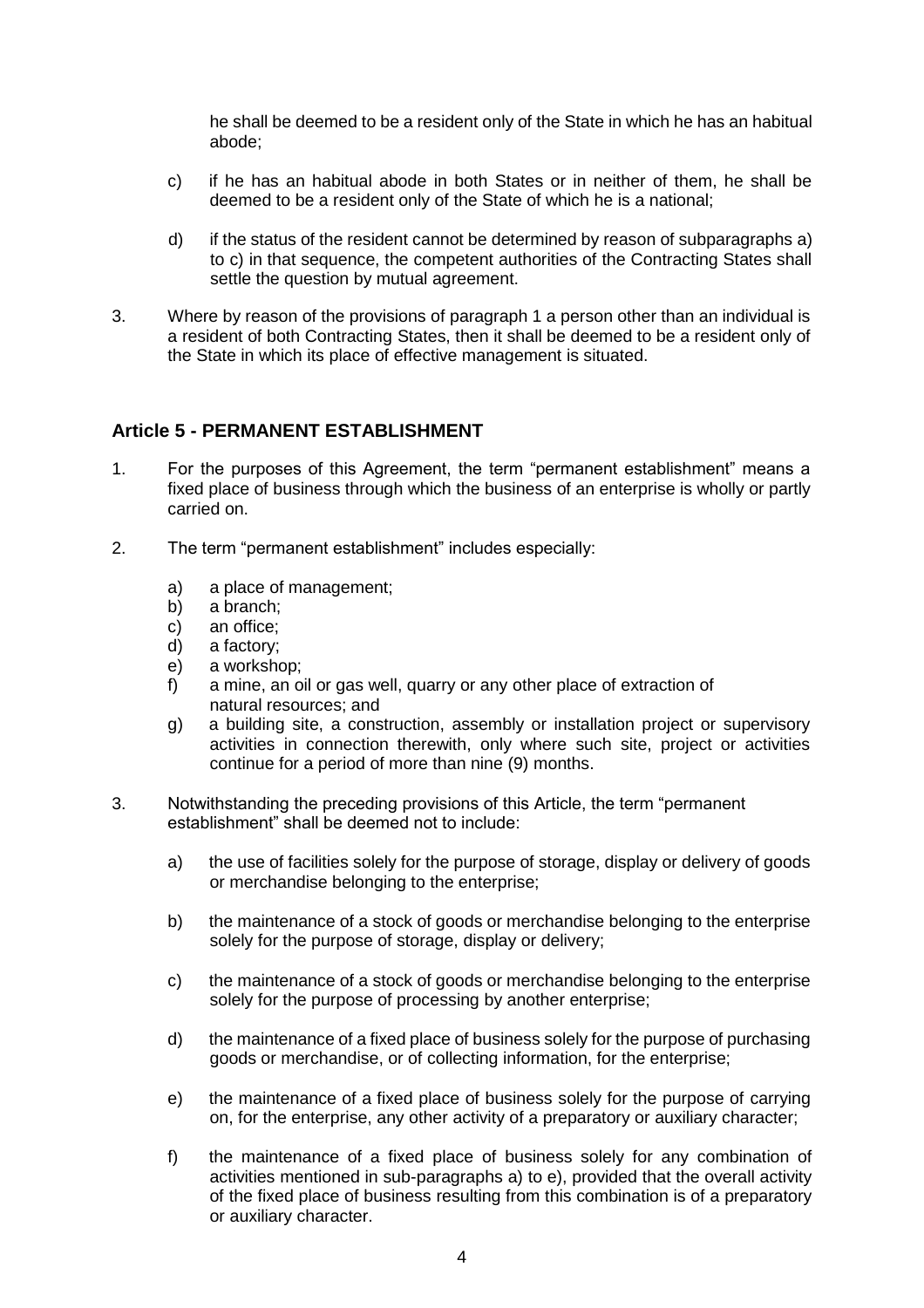- 4. Notwithstanding the provisions of paragraphs 1 and 2, where a person other than an agent of an independent status to whom paragraph 5 applies - is acting on behalf of an enterprise and has, and habitually exercises, in a Contracting State an authority to conclude contracts in the name of the enterprise, that enterprise shall be deemed to have a permanent establishment in that State in respect of any activities which that person undertakes for the enterprise, unless the activities of such person are limited to those mentioned in paragraph 3 which, if exercised through a fixed place of business, would not make this fixed place of business a permanent establishment under the provisions of that paragraph.
- 5. An enterprise of a Contracting State shall not be deemed to have a permanent establishment in the other Contracting State merely because it carries on business in that other State through a broker, general commission agent or any other agent of an independent status, provided that such persons are acting in the ordinary course of their business.
- 6. The fact that a company which is a resident of a Contracting State controls or is controlled by a company which is a resident of the other Contracting State, or which carries on business in that other State (whether through a permanent establishment or otherwise), shall not of itself constitute either company a permanent establishment of the other.

## **Article 6 - INCOME FROM IMMOVABLE PROPERTY**

- 1. Income derived by a resident of a Contracting State from immovable property (including income from agriculture or forestry) situated in the other Contracting State may be taxed in that other Contracting State.
- 2. The term "immovable property" shall have the meaning which it has under the law of the Contracting State in which the property in question is situated. The term shall in any case include property accessory to immovable property, livestock and equipment used in agriculture (including the breeding and cultivation of fish) and forestry, rights to which the provisions of general law respecting landed property apply. Usufruct of immovable property and rights to variable or fixed payments as consideration for the working of, or the right to work, mineral deposits, sources and other natural resources shall also be considered as "immovable property". Ships, boats and aircraft shall not be regarded as immovable property.
- 3. The provisions of paragraph 1 shall apply to income derived from the direct use, letting, or use in any other form of immovable property.
- 4. The provisions of paragraphs 1 and 3 shall also apply to the income from immovable property of an enterprise and to income from immovable property used for the performance of independent personal services.

## **Article 7 - BUSINESS PROFITS**

1. The profits of an enterprise of a Contracting State shall be taxable only in that State unless the enterprise carries on business in the other Contracting State through a permanent establishment situated therein. If the enterprise carries on business as aforesaid, the profits of the enterprise may be taxed in the other State but only so much of them as is attributable to that permanent establishment.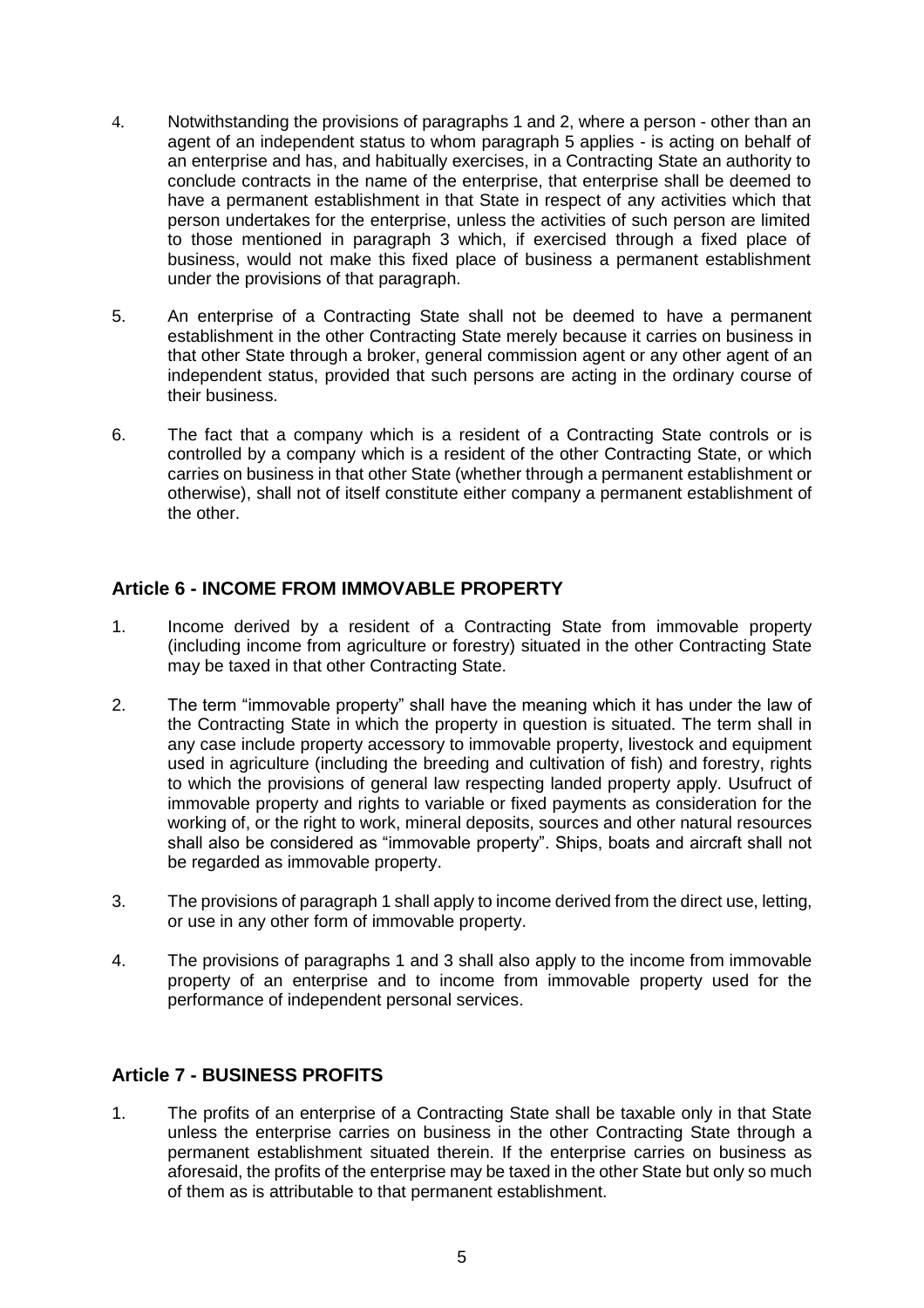- 2. Subject to the provisions of paragraph 3 of this Article, where an enterprise of a Contracting State carries on business in the other Contracting State through a permanent establishment situated therein, there shall in each Contracting State be attributed to that permanent establishment the profits which it might be expected to make if it were a distinct and separate enterprise engaged in the same or similar activities under the same or similar conditions and dealing wholly independently with the enterprise of which it is a permanent establishment.
- 3. In the determination of the profits of a permanent establishment, there shall be allowed as deductions expenses which are incurred for the purposes of the business of the permanent establishment including executive and general administrative expenses so incurred, whether in the State in which the permanent establishment is situated or elsewhere, in accordance with the provisions of the taxation laws of that State.
- 4. Insofar as it has been customary in a Contracting State to determine the profits to be attributed to a permanent establishment on the basis of an apportionment of the total profits of the enterprise to its various parts, nothing in paragraph 2 shall preclude that Contracting State from determining the profits to be taxed by such an apportionment as may be customary. The method of apportionment adopted shall, however, be such that the result shall be in accordance with the principles embodied in this Article.
- 5. No profits shall be attributed to a permanent establishment by reason of the mere purchase by that permanent establishment of goods or merchandise for the enterprise.
- 6. For the purposes of the preceding paragraphs, the profits to be attributed to the permanent establishment shall be determined by the same method year by year unless there is good and sufficient reason to the contrary.
- 7. Where profits include items of income which are dealt with separately in other Articles of this Agreement, then the provisions of those Articles shall not be affected by the provisions of this Article.

## **Article 8 - SHIPPING AND AIR TRANSPORT**

- 1. Profits of an enterprise of a Contracting State from the operation of ships or aircraft in international traffic shall be taxable only in that Contracting State.
- 2. The provisions of paragraph 1 shall also apply to profits from the participation in a pool, a joint business or an international operating agency.
- 3. For the purposes of this Article, profits from the operation of ships or aircraft in international traffic shall include:
	- a) profits from the sale of tickets from such operation of ships or aircraft on behalf of other enterprises;
	- b) profits from the rental on a bareboat basis of ships or aircraft where the rental is incidental to such operation of ships or aircraft; and
	- c) profits from the use, maintenance or rental of containers (including trailers and related equipment for the transport of containers) used for the transport of goods or merchandise, where the use, maintenance or rental is incidental to such operation of ships or aircraft in international traffic.
- 4. For the purposes of this Article, interest on deposits with banks where the deposits are from funds directly connected with the operation of ships or aircraft in international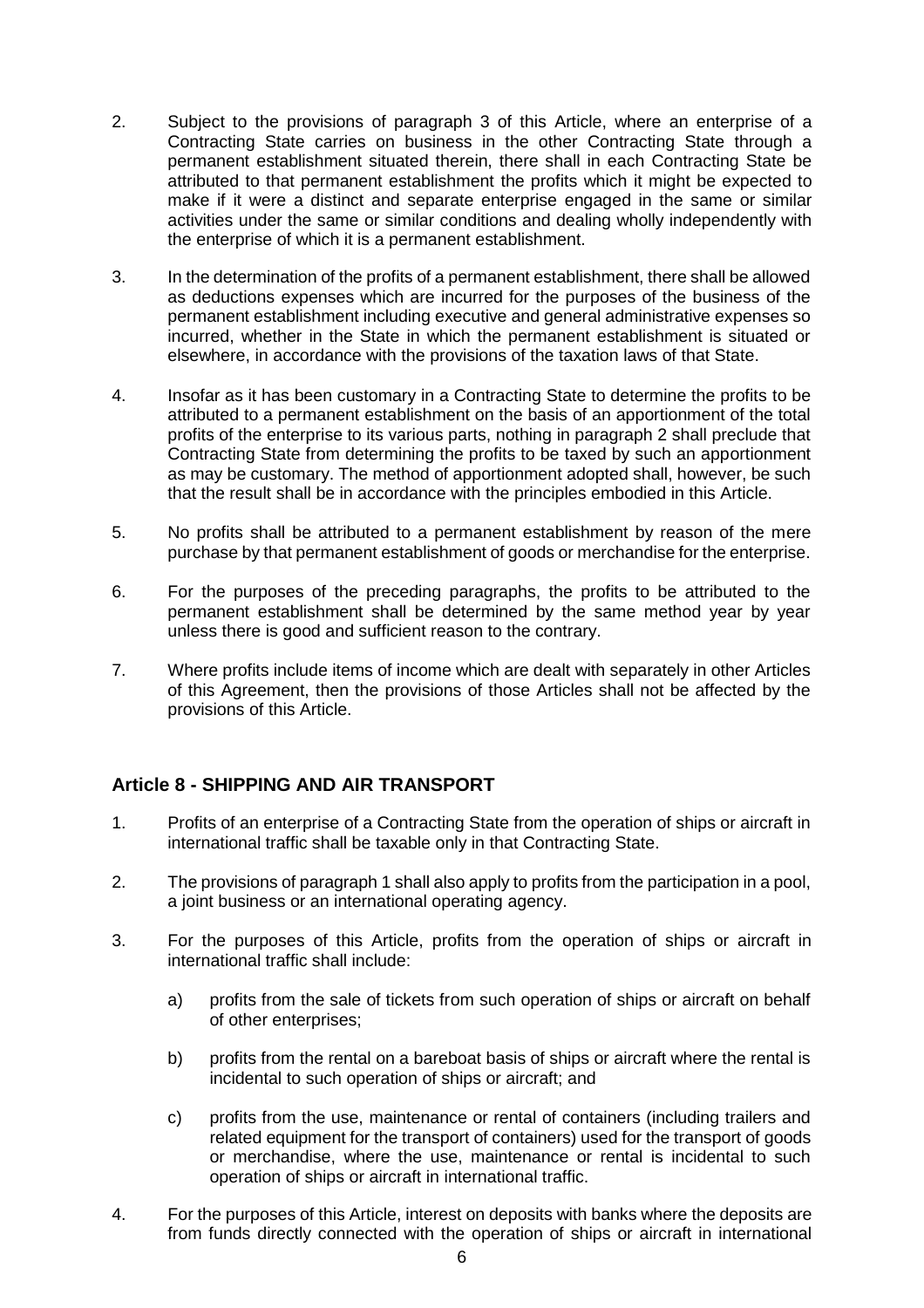traffic shall be regarded as income or profits derived from the operation of such ships or aircraft, and the provisions of Article 11 shall not apply in relation to such interest.

- 5. The term "operation of ships or aircraft" means business of transportation by sea or by air of passengers, mail, livestock or goods carried on by the owners, lessees or charterers of ships or aircraft, including the sale of tickets for such transportation on behalf of other enterprises, the incidental lease of ships or aircraft and any other activity directly connected with such transportation.
- 6. For the purposes of this Article and notwithstanding the provisions of paragraph 1(f) of Article 3, the term "enterprise of a Contracting State" in relation to the operation of aircraft in international traffic means:
	- a) in the case of the Sultanate of Oman, Gulf Air, Oman Aviation Services Company (SAOG) and any other air transport enterprise carried on by a resident of the Sultanate of Oman and not resident of Singapore;
	- b) in the case of Singapore, Singapore Airlines Limited and any other air transport enterprise managed and controlled in Singapore and carried on either by an individual resident in Singapore and not resident in the Sultanate of Oman, or by a partnership or corporation created or organised under the laws of Singapore.

## **Article 9 - ASSOCIATED ENTERPRISES**

- 1. Where
	- a) an enterprise of a Contracting State participates directly or indirectly in the management, control or capital of an enterprise of the other Contracting State, or
	- b) the same persons participate directly or indirectly in the management, control or capital of an enterprise of a Contracting State and an enterprise of the other Contracting State,

and in either case conditions are made or imposed between the two enterprises in their commercial or financial relations which differ from those which would be made between independent enterprises, then any profits which would, but for those conditions, have accrued to one of the enterprises, but, by reason of those conditions, have not so accrued, may be included in the profits of that enterprise and taxed accordingly.

2. Where a Contracting State includes, in accordance with the provisions of paragraph 1, in the profits of an enterprise of that State - and taxes accordingly - profits on which an enterprise of the other Contracting State has been charged to tax in that other State and where the competent authorities of the Contracting States agree, upon consultation, that all or part of the profits so included are profits which would have accrued to the enterprise of the first-mentioned State if the conditions made between the two enterprises had been those which would have been made between independent enterprises, then that other State shall make an appropriate adjustment to the amount of the tax charged therein on those agreed profits. In determining such adjustment, due regard shall be had to the other provisions of this Agreement.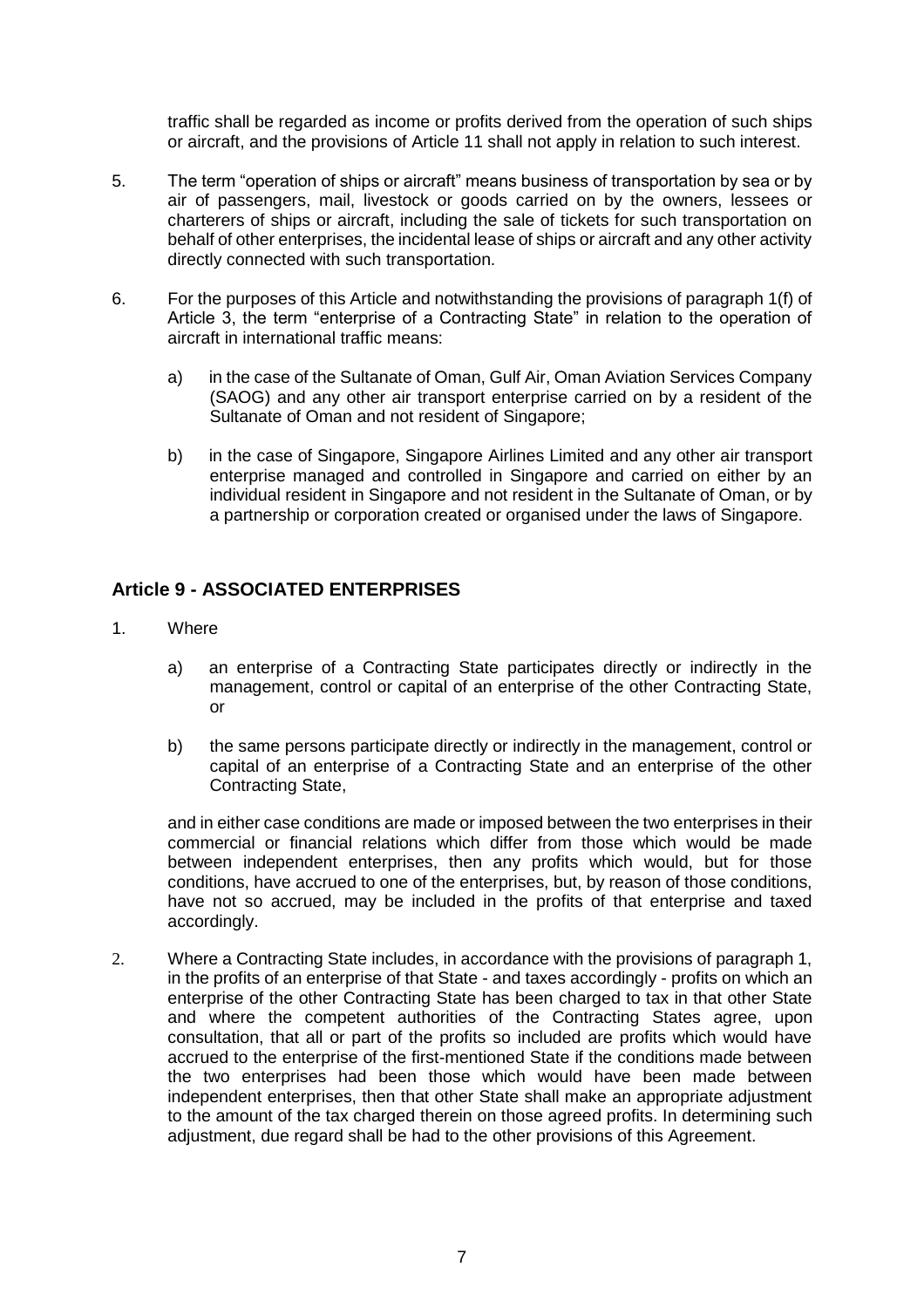## **Article 10 - DIVIDENDS**

- 1. Dividends paid by a company which is a resident of a Contracting State to a resident of the other Contracting State may be taxed in that other State.
- 2. However, such dividends may also be taxed in the Contracting State of which the company paying the dividends is a resident and according to the laws of that State, but if the beneficial owner of the dividends is a resident of the other Contracting State, the tax so charged shall not exceed five (5) per cent of the gross amount of the dividends.

This paragraph shall not affect the taxation of the company in respect of the profits out of which the dividends are paid.

- 3. Notwithstanding the provisions of paragraph 2, dividends paid by a company which is a resident of a Contracting State to the Government of the other Contracting State shall be exempt from tax in the first mentioned State.
- 4. For the purposes of paragraph 3, the term "Government" shall include:
	- a) in the case of the Sultanate of Oman:
		- i) the Central Bank of Oman;
		- ii) the State General Reserve Fund;
		- iii) the Omani Development Bank (to the extent that it is not a commercial bank); and
		- iv) any other statutory body or institution wholly or mainly owned by the Government of the Sultanate of Oman, as may be agreed from time to time between the competent authorities of the Contracting States;
	- b) in the case of Singapore:
		- i) the Monetary Authority of Singapore and the Board of Commissioners of Currency;
		- ii) the Government of Singapore Investment Corporation Pte Ltd; and
		- iii) any other statutory body or institution wholly or mainly owned by the Government of Singapore, as may be agreed from time to time between the competent authorities of the Contracting States.
- 5. The term "dividends" as used in this Article means income from shares, "jouissance" shares or "jouissance" rights, mining shares, founders' shares or other rights, not being debt-claims, participating in profits, as well as income from other corporate rights which is subjected to the same taxation treatment as income from shares by the laws of the State of which the company making the distribution is a resident.
- 6. The provisions of paragraphs 1 and 2 shall not apply if the beneficial owner of the dividends, being a resident of a Contracting State, carries on business in the other Contracting State of which the company paying the dividends is a resident, through a permanent establishment situated therein, or performs in that other State independent personal services from a fixed base situated therein, and the holding in respect of which the dividends are paid is effectively connected with such permanent establishment or fixed base. In such case the provisions of Article 7 or Article 14, as the case may be, shall apply.
- 7. Where a company which is a resident of a Contracting State, derives profits or income from the other Contracting State, that other State may not impose any tax on the dividends paid by the company, except insofar as such dividends are paid to a resident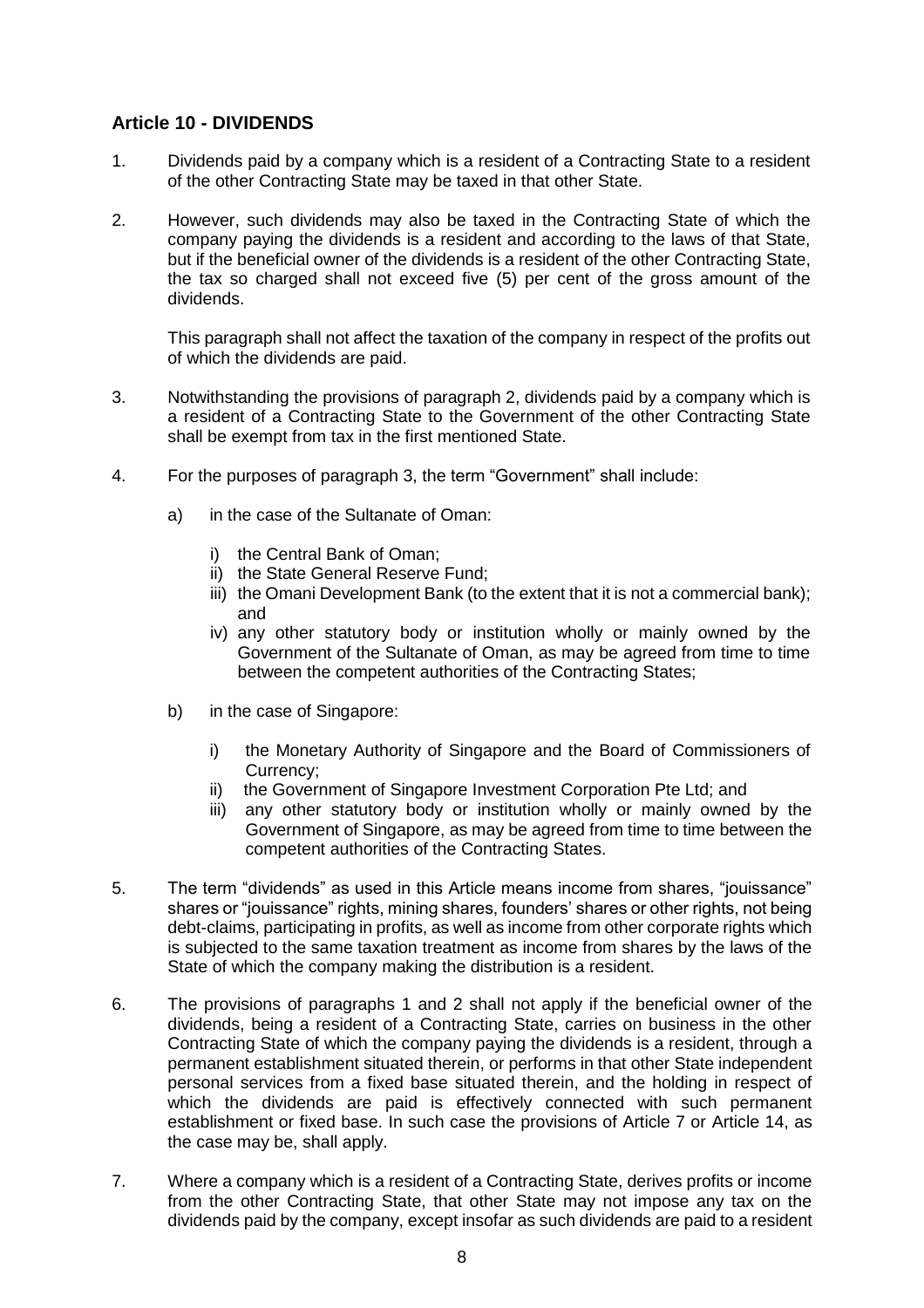of that other State or insofar as the holding in respect of which the dividends are paid is effectively connected with a permanent establishment or a fixed base situated in that other State, nor subject the company's undistributed profits to a tax on the company's undistributed profits, even if the dividends paid or the undistributed profits consist wholly or partly of profits or income arising in such other State.

8. The provisions of this Article shall not apply if it was the main purpose or one of the main purposes of any person concerned with the creation or assignment of the shares or other rights in respect of which the dividend is paid to take advantage of this Article by means of that creation or assignment.

## **Article 11 - INTEREST**

- 1. Interest arising in a Contracting State and paid to a resident of the other Contracting State may be taxed in that other State.
- 2. However, such interest may also be taxed in the Contracting State in which it arises and according to the laws of that State, but if the beneficial owner of the interest is a resident of the other Contracting State, the tax so charged shall not exceed seven (7) percent of the gross amount of the interest.
- 3. Notwithstanding the provisions of paragraph 2, interest arising in a Contracting State and paid to the Government of the other Contracting State shall be exempt from tax in the first-mentioned State.
- 4. For the purposes of paragraph 3, the term "Government" shall include:
	- a) in the case of the Sultanate of Oman:
		- i) the Central Bank of Oman;
		- ii) the State General Reserve Fund;
		- iii) the Omani Development Bank (to the extent that it is not a commercial bank); and
		- iv) any other statutory body or institution wholly or mainly owned by the Government of the Sultanate of Oman, as may be agreed from time to time between the competent authorities of the Contracting States;
	- b) in the case of Singapore:
		- i) the Monetary Authority of Singapore and the Board of Commissioners of Currency;
		- ii) the Government of Singapore Investment Corporation Pte Ltd; and
		- iii) any other statutory body or institution wholly or mainly owned by the Government of Singapore, as may be agreed from time to time between the competent authorities of the Contracting States.
- 5. The term "interest" as used in this Article means income from debt-claims of every kind, whether or not secured by mortgage and whether or not carrying a right to participate in the debtor's profits, and in particular, income from government securities and income from bonds or debentures, including premiums and prizes attaching to such securities, bonds or debentures. Penalty charges for late payment shall not be regarded as interest for the purpose of this Article.
- 6. The provisions of paragraphs 1 and 2 shall not apply if the beneficial owner of the interest, being a resident of a Contracting State, carries on business in the other Contracting State, in which the interest arises, through a permanent establishment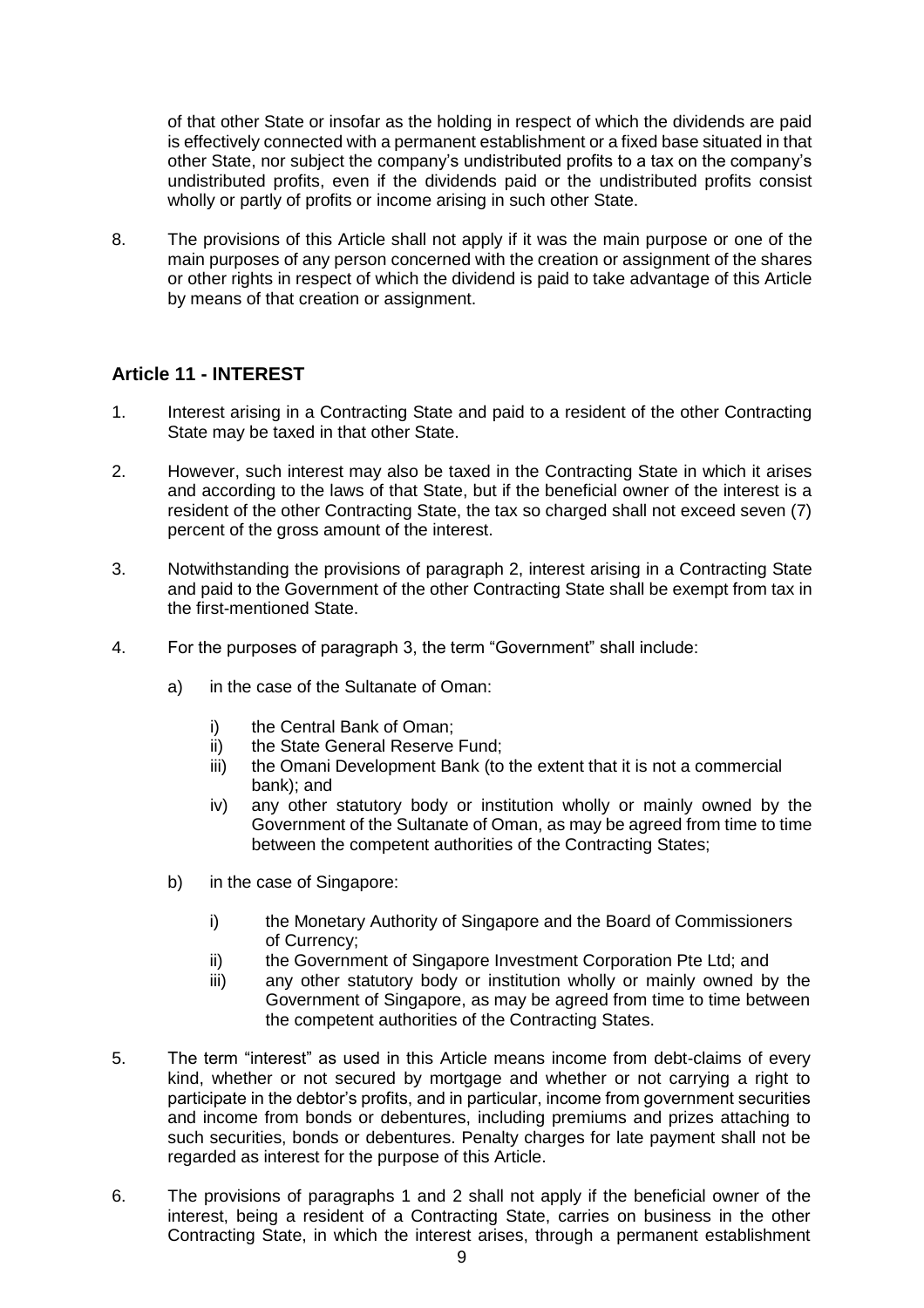situated therein, or performs in that other State independent personal services from a fixed base situated therein, and the debt-claim in respect of which the interest is paid is effectively connected with such permanent establishment or fixed base. In such case, the provisions of Article 7 or Article 14, as the case may be, shall apply.

- 7. Interest shall be deemed to arise in a Contracting State when the payer is a resident of that State. Where, however, the person paying the interest, whether he is a resident of a Contracting State or not, has in a Contracting State a permanent establishment or a fixed base in connection with which the indebtedness on which the interest is paid was incurred, and such interest is borne by such permanent establishment or fixed base, then such interest shall be deemed to arise in the Contracting State in which the permanent establishment or fixed base is situated.
- 8. Where, by reason of a special relationship between the payer and the beneficial owner or between both of them and some other person, the amount of the interest, having regard to the debt-claim for which it is paid, exceeds the amount which would have been agreed upon by the payer and the beneficial owner in the absence of such relationship, the provisions of this Article shall apply only to the last-mentioned amount. In such case, the excess part of the payments shall remain taxable according to the laws of each Contracting State, due regard being had to the other provisions of this Agreement.
- 9. The provisions of this Article shall not apply if it was the main purpose or one of the main purposes of any person concerned with the creation or assignment of the debtclaim in respect of which the interest is paid to take advantage of this Article by means of that creation or assignment.

## **Article 12 - ROYALTIES**

- 1. Royalties arising in a Contracting State and paid to a resident of the other Contracting State may be taxed in that other State.
- 2. However, such royalties may also be taxed in the Contracting State in which they arise and according to the laws of that State, but if the beneficial owner of the royalties is a resident of the other Contracting State, the tax so charged shall not exceed eight (8) percent of the gross amount of the royalties.
- 3. The term "royalties" as used in this Article means payments of any kind received as a consideration for the use of, or the right to use, any copyright of literary, artistic or scientific work including computer software, cinematograph films, or films or tapes used for radio or television broadcasting, any patent, trade mark, design or model, plan, secret formula or process, or for the use of, or the right to use, industrial, commercial or scientific equipment, or for information concerning industrial, commercial or scientific experience.
- 4. The provisions of paragraphs 1 and 2 shall not apply if the beneficial owner of the royalties, being a resident of a Contracting State, carries on business in the other Contracting State in which the royalties arise, through a permanent establishment situated therein, or performs in that other State independent personal services from a fixed base situated therein, and the right or property in respect of which the royalties are paid is effectively connected with such permanent establishment or fixed base. In such case, the provisions of Article 7 or Article 14, as the case may be, shall apply.
- 5. Royalties shall be deemed to arise in a Contracting State when the payer is a resident of that State. Where, however, the person paying the royalties, whether he is a resident of a Contracting State or not, has in a Contracting State a permanent establishment or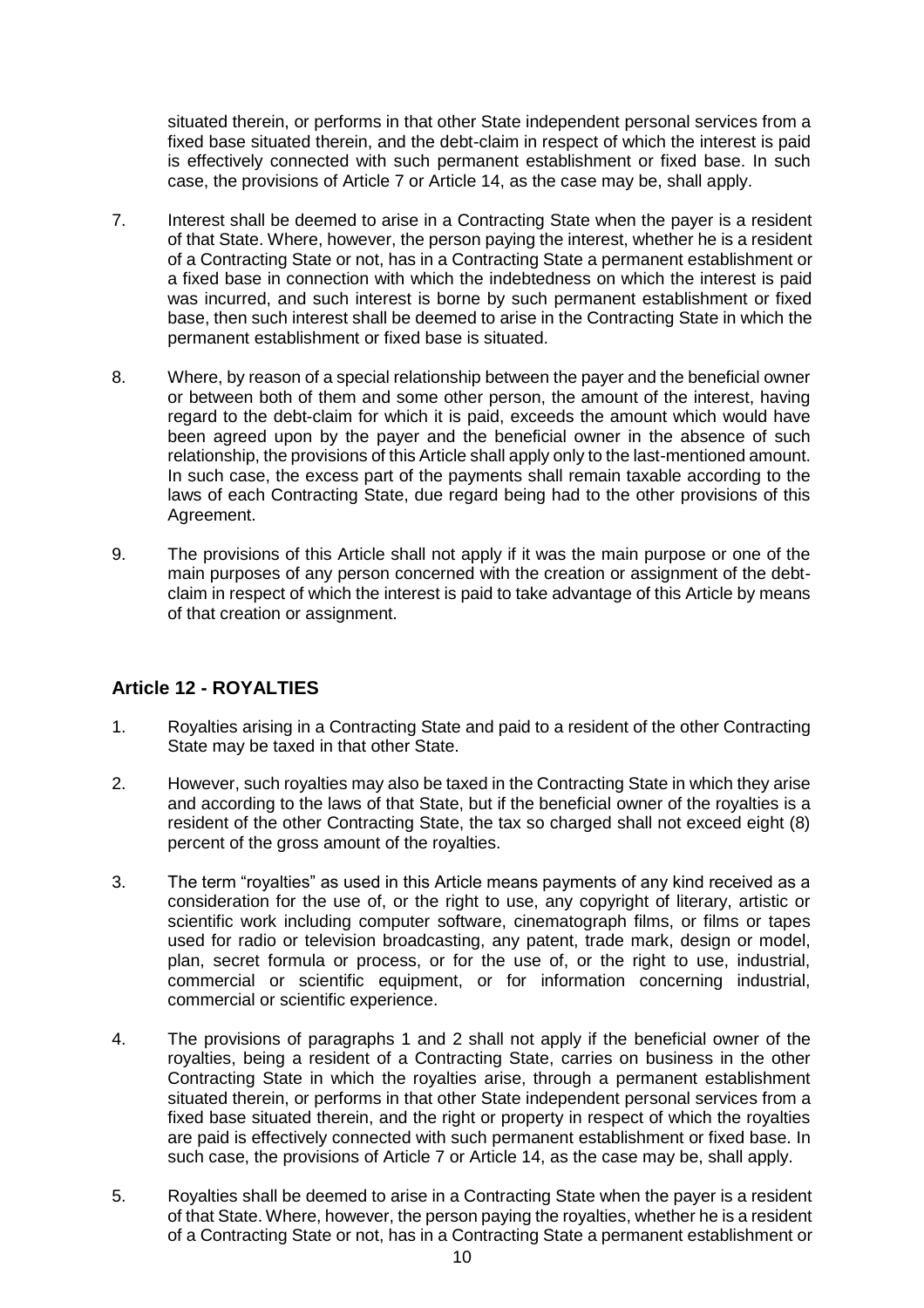a fixed base in connection with which the liability to pay the royalties was incurred, and such royalties are borne by such permanent establishment or fixed base, then such royalties shall be deemed to arise in the State in which the permanent establishment or fixed base is situated.

- 6. Where, by reason of a special relationship between the payer and the beneficial owner or between both of them and some other person, the amount of royalties, having regard to the use, right or information for which they are paid, exceeds the amount which would have been agreed upon by the payer and the beneficial owner in the absence of such relationship, the provisions of this Article shall apply only to the lastmentioned amount. In such case, the excess part of the payments shall remain taxable according to the laws of each Contracting State, due regard being had to the other provisions of this Agreement.
- 7. The provisions of this Article shall not apply if it was the main purpose or one of the main purposes of any person concerned with the creation or assignment of the rights in respect of which the royalties are paid to take advantage of this Article by means of that creation or assignment.

## **Article 13 - CAPITAL GAINS**

- 1. Gains derived by a resident of a Contracting State from the alienation of immovable property referred to in Article 6 and situated in the other Contracting State may be taxed in that other State.
- 2. Gains derived by a resident of a Contracting State from the alienation of shares, other than shares traded on a recognised Stock Exchange, deriving at least seventy-five (75) percent of their value directly or indirectly from immovable property situated in the other Contracting State may be taxed in that other State.
- 3. Gains from the alienation of movable property forming part of the business property of a permanent establishment which an enterprise of a Contracting State has in the other Contracting State or of movable property pertaining to a fixed base available to a resident of a Contracting State in the other Contracting State for the purpose of performing independent personal services, including such gains from the alienation of such a permanent establishment (alone or with the whole enterprise) or of such fixed base, may be taxed in that other State.
- 4. Gains derived by a resident of a Contracting State from the alienation of ships or aircraft operated in international traffic or movable property pertaining to the operation of such ships or aircraft shall be taxable only in that Contracting State.
- 5. Gains from the alienation of any property other than that referred to in the preceding paragraphs of this Article shall be taxable only in the Contracting State of which the alienator is a resident.

## **Article 14 - INDEPENDENT PERSONAL SERVICES**

1. Income derived by an individual who is a resident of a Contracting State in respect of professional services or other independent activities of a similar character shall be taxable only in that State unless he has a fixed base regularly available to him in the other Contracting State for the purpose of performing his activities. If he has such a fixed base, the income may be taxed in the other State but only so much of it as is attributable to that fixed base.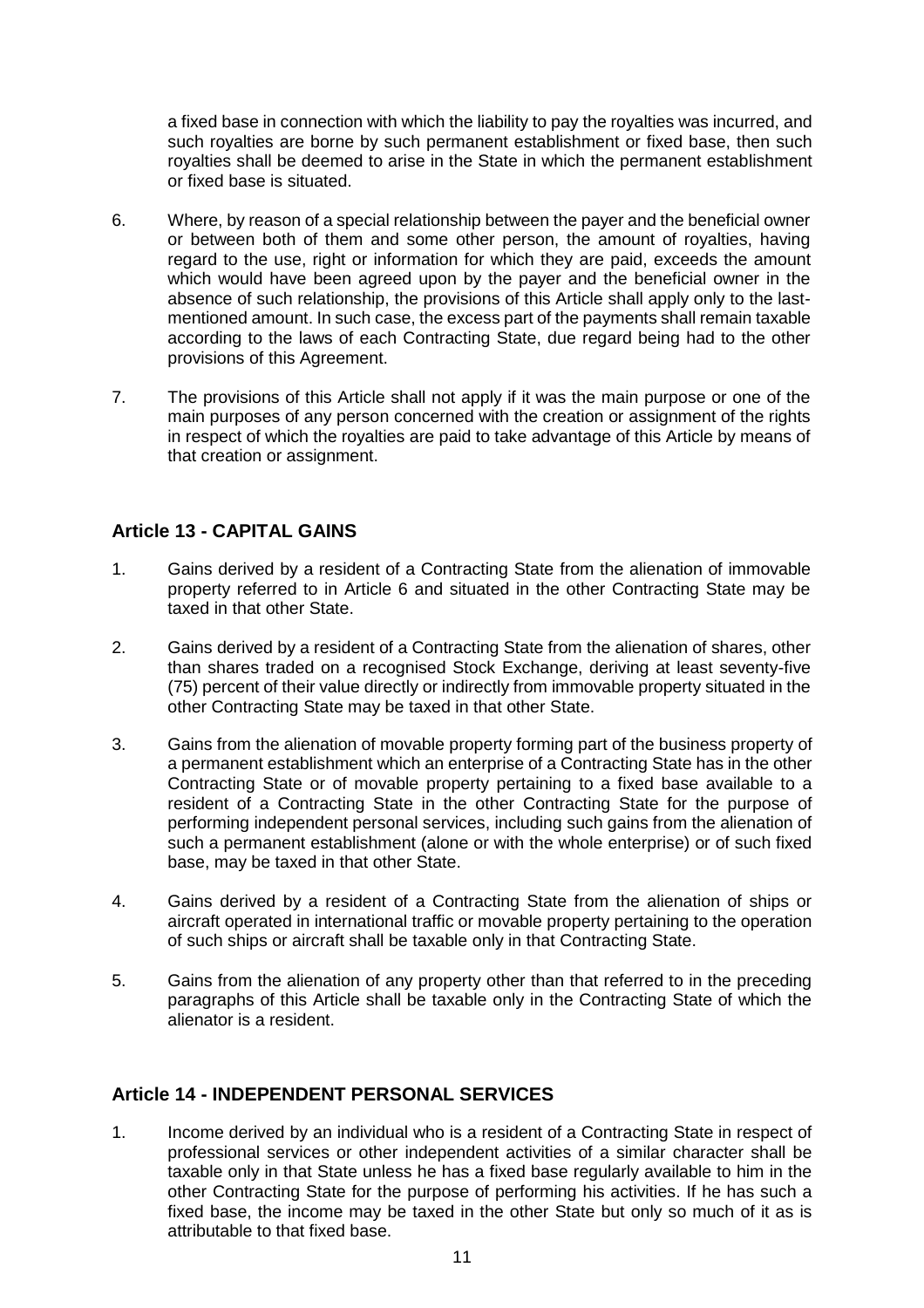2. The term "professional services" includes especially independent scientific, literary, artistic, educational or teaching activities as well as the independent activities of physicians, lawyers, engineers, architects, dentists and accountants.

## **Article 15 - DEPENDENT PERSONAL SERVICES**

- 1. Subject to the provisions of Articles 16, 18 and 19 of this Agreement, salaries, wages and other similar remuneration derived by a resident of a Contracting State in respect of an employment shall be taxable only in that State unless the employment is exercised in the other Contracting State. If the employment is so exercised, such remuneration as is derived therefrom may be taxed in that other State.
- 2. Notwithstanding the provisions of paragraph 1, remuneration derived by a resident of a Contracting State in respect of an employment exercised in the other Contracting State shall be taxable only in the first-mentioned State if:
	- a) the recipient is present in the other State for a period or periods not exceeding in the aggregate 183 days in any twelve month period commencing or ending in the fiscal year concerned, and
	- b) the remuneration is paid by, or on behalf of, an employer who is not a resident of the other State, and
	- c) the remuneration is not borne by a permanent establishment or a fixed base which the employer has in the other State.
- 3. Notwithstanding the preceding paragraphs of this Article, remuneration derived in respect of an employment exercised aboard a ship or aircraft operated in international traffic by an enterprise of a Contracting State shall be taxable only in that State. However, if the remuneration is derived by a resident of the other Contracting State, it may also be taxed in that other State.

## **Article 16 - DIRECTORS' FEES**

Directors' fees and other similar payments derived by a resident of a Contracting State in his capacity as a member of the board of directors of a company which is a resident of the other Contracting State may be taxed in that other State.

## **Article 17 - ARTISTES AND SPORTSMEN**

- 1. Notwithstanding the provisions of Articles 14 and 15, income derived by a resident of a Contracting State as an entertainer, such as a theatre, motion picture, radio or television artiste, or a musician, or as a sportsman, from his personal activities as such exercised in the other Contracting State, may be taxed in that other State.
- 2. Where income in respect of, or directly connected with, personal activities exercised by an entertainer or a sportsman accrues not to the entertainer or sportsman himself but to another person, that income may, notwithstanding the provisions of Articles 7, 14 and 15, be taxed in the Contracting State in which the activities of the entertainer or sportsman are exercised.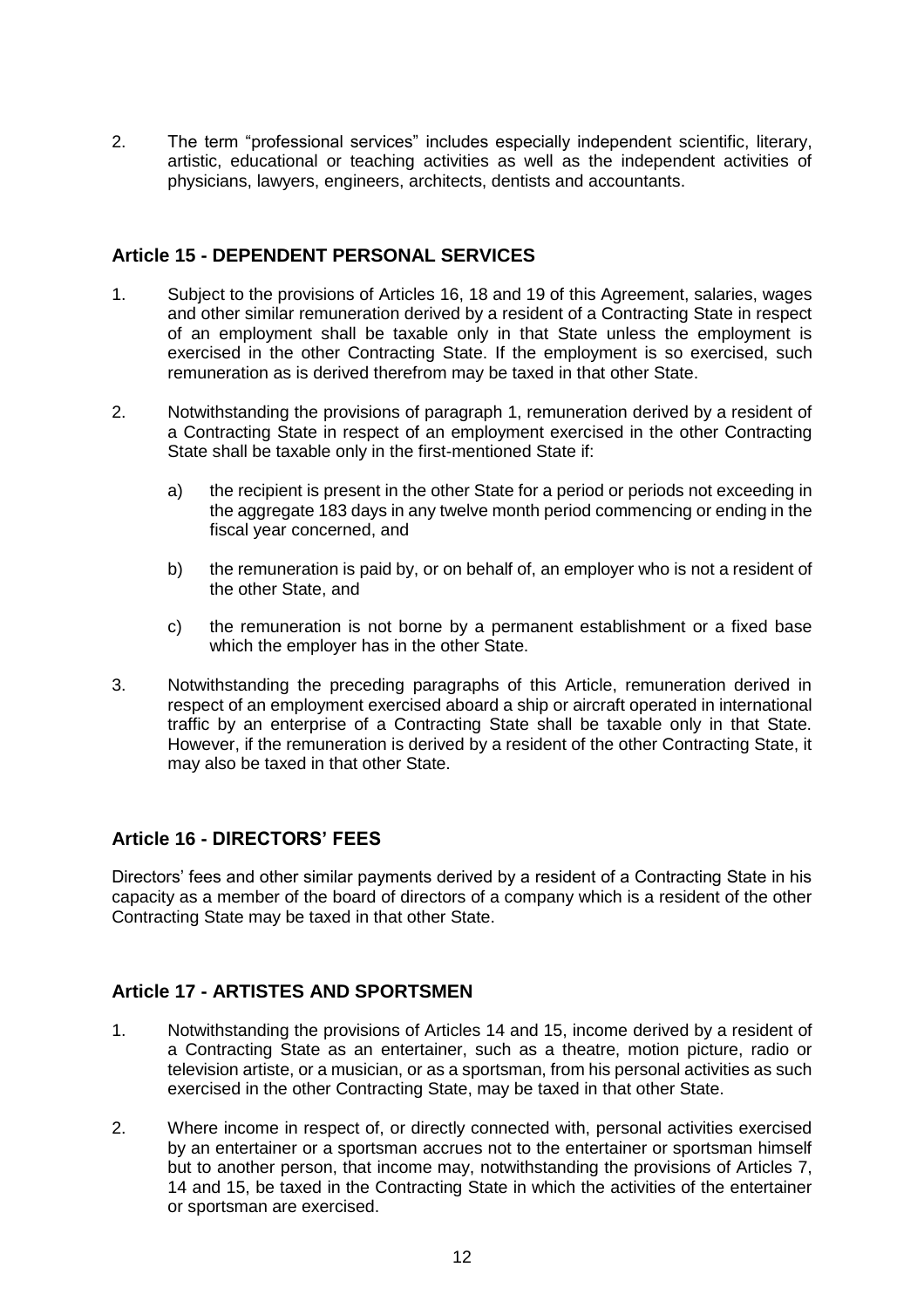3. Income derived by an entertainer or a sportsman from activities exercised in a Contracting State shall be exempt from tax in that State, if the visit to that State is supported wholly or mainly by public funds of the other Contracting State or a local authority or a statutory body thereof.

## **Article 18 - PENSIONS**

Subject to the provisions of paragraph 2 of Article 19, pensions and other similar remuneration paid to a resident of a Contracting State in consideration of past employment shall be taxable only in that State.

#### **Article 19 - GOVERNMENT SERVICE**

- 1. a) Salaries, wages and other similar remuneration, other than a pension, paid by a Contracting State or a local authority or a statutory body thereof to any individual in respect of services rendered to that State or authority or body shall be taxable only in that State.
	- b) However, such salaries, wages and other similar remuneration shall be taxable only in the other Contracting State if the services are rendered in that State and the individual is a resident of that State, who:
		- i) is a national of that State; or
		- ii) did not become a resident of that State solely for the purpose of rendering the services.
- 2. a) Any pension paid by, or out of funds created by, a Contracting State or a local authority or a statutory body thereof to any individual in respect of services rendered to that State or authority or body shall be taxable only in that State.
	- b) However, such pension shall be taxable only in the other Contracting State if the individual is a resident of, and a national of, that other State.
- 3. The provisions of Articles 15, 16, 17 and 18 of this Agreement shall apply to salaries, wages and other similar remuneration, and to pensions, in respect of services rendered in connection with a business carried on by a Contracting State or a local authority or a statutory body thereof.

## **Article 20 - TEACHERS AND RESEARCHERS**

- 1. An individual who is resident of a Contracting State immediately before making a visit to the other Contracting State and who, at the invitation of any approved university, college, school or other similar educational institution or scientific research institution, visits that other Contracting State for a period not exceeding two years from the date of his arrival in that other State solely for the purpose of teaching or research or both at such educational or research institution, shall be exempt from tax in that other State on any remuneration derived from such teaching or research.
- 2. The term "approved" in paragraph 1 refers to the approval given by the Contracting State in which the university, college, school or other similar educational institution or scientific research institution is situated.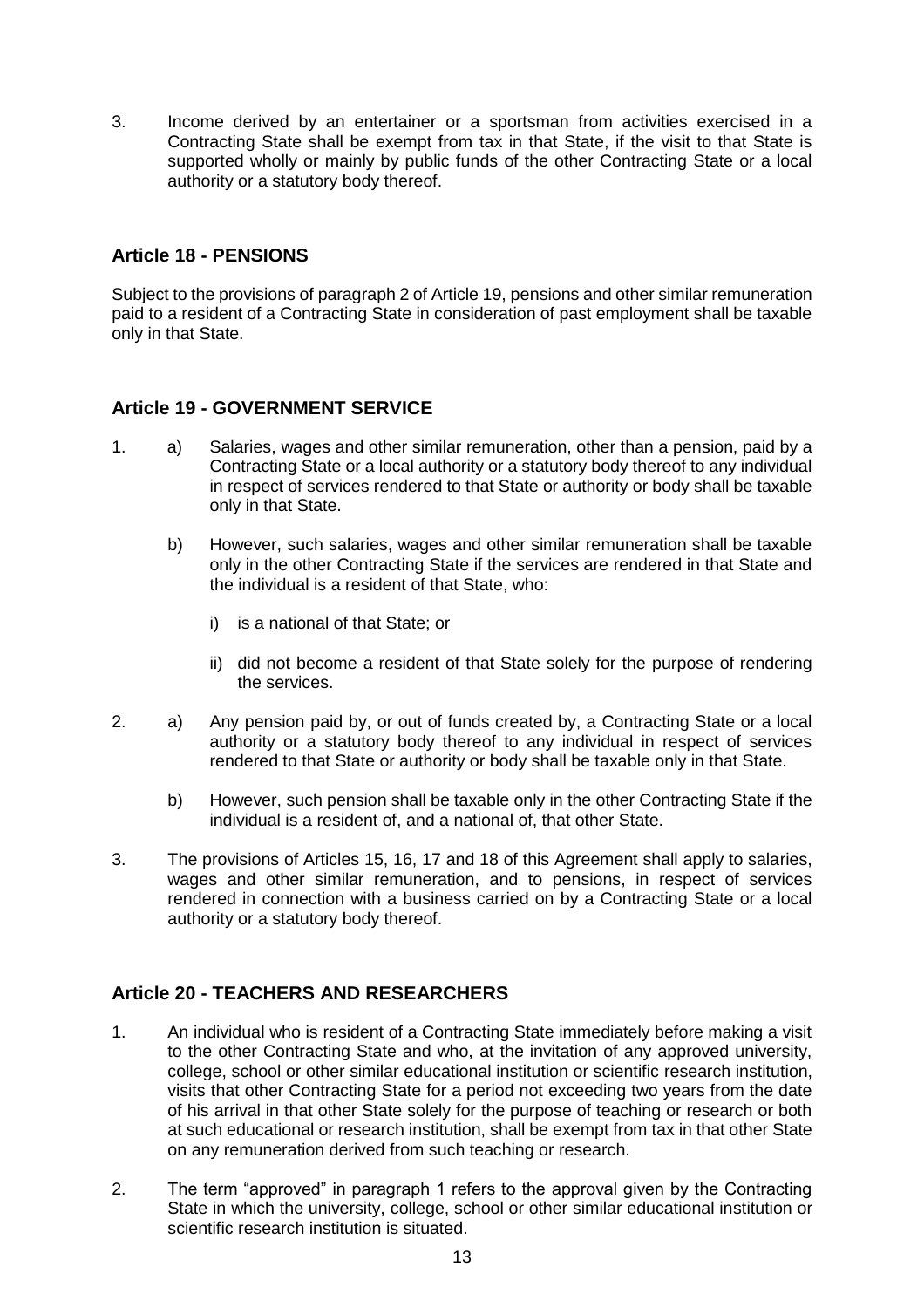3. This Article shall not apply to income from research if such research is undertaken primarily for the private benefit of a specific person or persons.

## **Article 21 - STUDENTS AND APPRENTICES**

- 1. A student or business apprentice who is or was a resident of a Contracting State immediately before visiting the other Contracting State and who is present in that other Contracting State solely for the purpose of his education or training, shall be exempt from tax in that other Contracting State on:
	- a) payments made to him by persons residing outside that other Contracting State for the purposes of his maintenance, education or training; and
	- b) remuneration from employment in that other Contracting State, in an amount not exceeding five thousand (5000) United States Dollars or its equivalent amount in Omani or Singapore currency during any fiscal year, provided that such employment is directly related to his studies or is undertaken for the purposes of his maintenance.
- 2. The exemption under this Article shall apply only for such period of time as may be reasonable or customarily required to complete the education or training undertaken, but in no event shall any individual have the exemption under this Article for more than three consecutive years from the date of his first arrival in that other Contracting State.

## **Article 22 - OTHER INCOME**

- 1. Items of income of a resident of a Contracting State, wherever arising, not dealt with in the foregoing Articles of this Agreement shall be taxable only in that State.
- 2. The provisions of paragraph 1 shall not apply to income, other than income from immovable property as defined in paragraph 2 of Article 6, if the recipient of such income, being a resident of a Contracting State, carries on business in the other Contracting State through a permanent establishment situated therein, or performs in that other State independent personal services from a fixed base situated therein, and the right or property in respect of which the income is paid is effectively connected with such permanent establishment or fixed base. In such case, the provisions of Article 7 or Article 14, as the case may be, shall apply.
- 3. Notwithstanding the provisions of paragraphs 1 and 2, items of income of a resident of a Contracting State not dealt with in the foregoing Articles of this Agreement and arising in the other Contracting State may also be taxed in that other State.

## **Article 23 - ELIMINATION OF DOUBLE TAXATION**

1. In the Sultanate of Oman, double taxation shall be avoided as follows:

Where a resident of the Sultanate of Oman derives income which, in accordance with the provisions of this Agreement, may be taxed in Singapore, the Sultanate of Oman shall allow as a deduction from the tax on the income of the resident an amount equal to the income tax paid in Singapore, whether directly or by deduction. Such deduction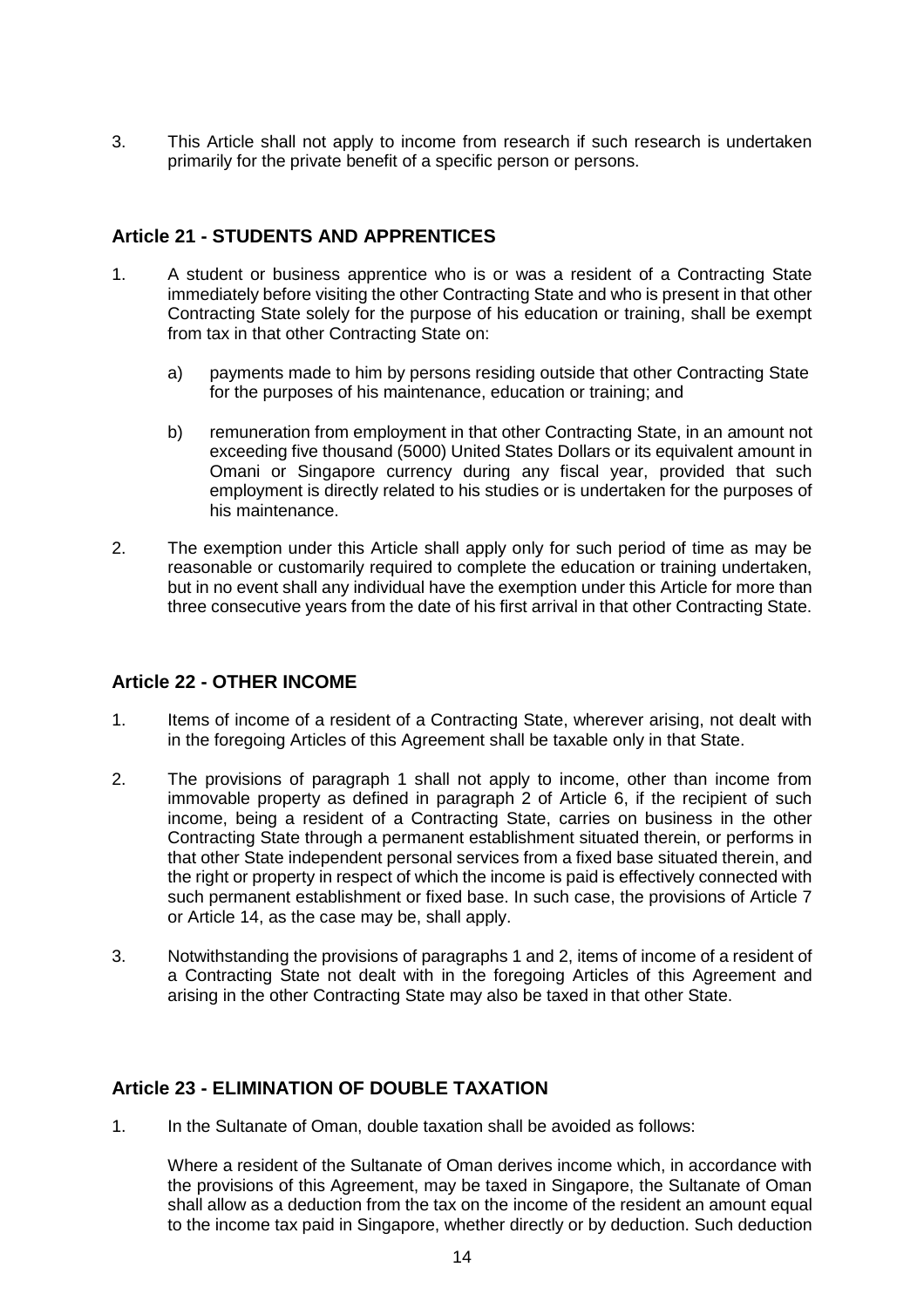shall not, however, exceed that part of the income tax (as computed before the deduction is given) which is attributable to the income which may be taxed in Singapore.

2. In Singapore, double taxation shall be avoided as follows:

Where a resident of Singapore derives income from the Sultanate of Oman which, in accordance with the provisions of this Agreement, may be taxed in the Sultanate of Oman, Singapore shall, subject to its laws regarding the allowance as a credit against Singapore tax of tax payable in any country other than Singapore, allow the Omani tax paid, whether directly or by deduction, as a credit against the Singapore tax payable on the income of that resident. Where such income is a dividend paid by a company which is a resident of the Sultanate of Oman to a resident of Singapore which is a company owning directly or indirectly not less than ten (10) percent of the share capital of the first-mentioned company, the credit shall take into account the Omani tax paid by that company on the portion of its profits out of which the dividend is paid.

- 3. The tax payable in a Contracting State mentioned in paragraphs 1 and 2 of this Article shall be deemed to include the tax which would have been payable but for the tax incentives granted under the laws of that Contracting State and which are designed to promote economic development.
- 4. The provisions of paragraph 3 shall apply for ten (10) years from the date on which the Agreement takes effect, as long as the Agreement is in force, but the competent authorities of the Contracting States may consult each other to determine whether this period shall be extended.

## **Article 24 - MUTUAL AGREEMENT PROCEDURE**

- 1. Where a person considers that the actions of one or both of the Contracting States result or will result for him in taxation not in accordance with the provisions of this Agreement, he may, irrespective of the remedies provided by the domestic law of those States, present his case to the competent authority of the Contracting State of which he is a resident. The case must be presented within two years from the first notification of the action resulting in taxation not in accordance with the provisions of the Agreement.
- 2. The competent authority shall endeavour, if the objection appears to it to be justified and if it is not itself able to arrive at a satisfactory solution, to resolve the case by mutual agreement with the competent authority of the other Contracting State, with a view to the avoidance of taxation which is not in accordance with the Agreement. Any agreement reached shall be implemented notwithstanding any time-limits in the domestic law of the Contracting States.
- 3. The competent authorities of the Contracting States shall endeavour to resolve by mutual agreement any difficulties or doubts arising as to the interpretation or application of the Agreement.
- 4. The competent authorities of the Contracting States may communicate with each other directly for the purpose of reaching an agreement in the sense of the preceding paragraphs.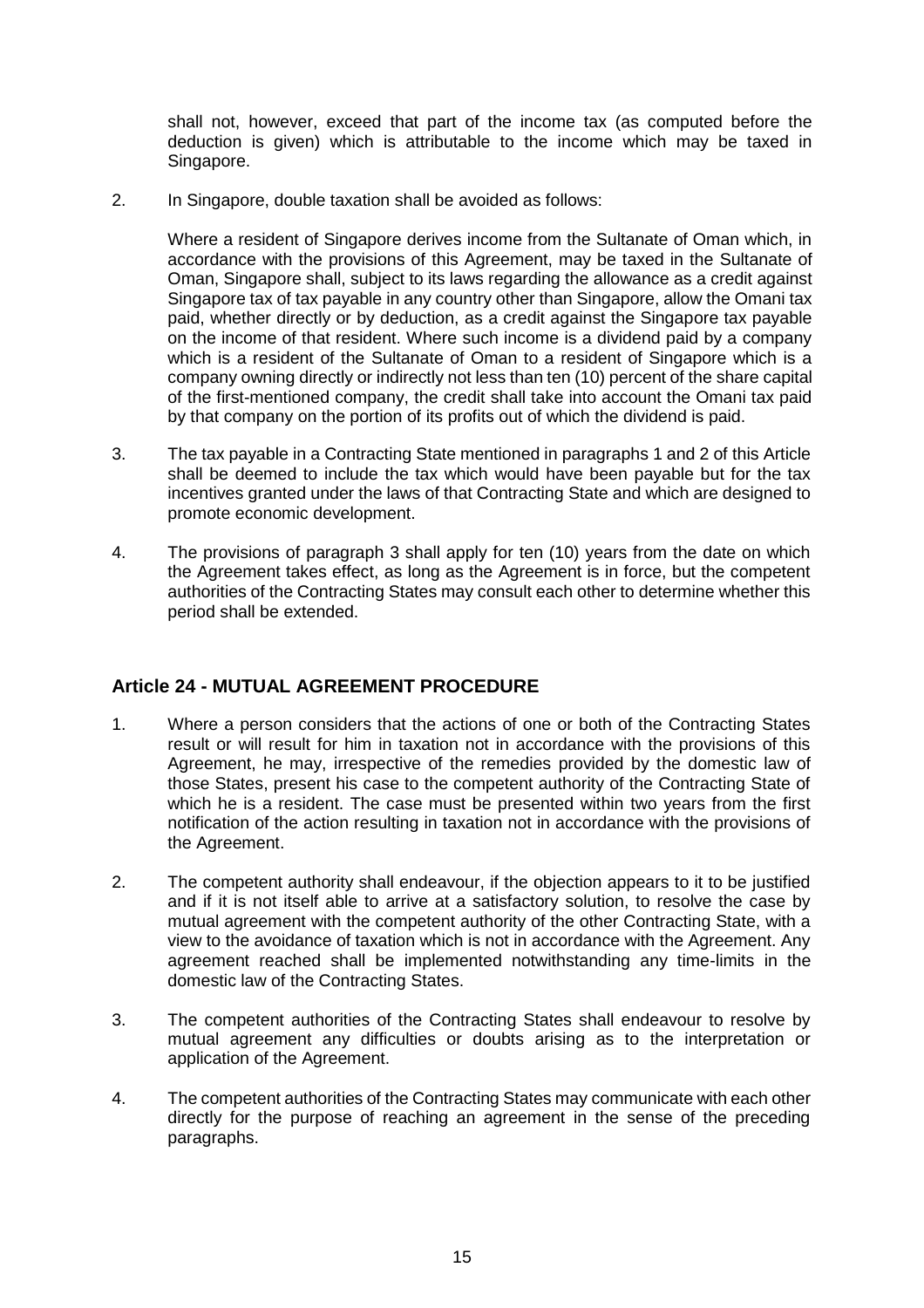# **Article 25 - EXCHANGE OF INFORMATION**

- 1. The competent authorities of the Contracting States shall exchange such information as is necessary for carrying out the provisions of this Agreement or of the domestic laws of the Contracting States concerning taxes covered by this Agreement insofar as the taxation thereunder is not contrary to the Agreement, in particular for the prevention of fiscal evasion. Any information received by a Contracting State shall be treated as secret in the same manner as information obtained under the domestic laws of that State and shall be disclosed only to persons or authorities (including courts and administrative bodies) concerned with the assessment or collection of, the enforcement or prosecution in respect of, or the determination of appeals in relation to, the taxes covered by the Agreement. Such persons or authorities shall use the information only for such purposes. They may disclose the information in public court proceedings or in judicial decisions.
- 2. In no case shall the provisions of paragraph 1 be construed so as to impose on a Contracting State the obligation:
	- a) to carry out administrative measures at variance with the laws and the administrative practice of that or of the other Contracting State;
	- b) to supply information which is not obtainable under the laws or in the normal course of the administration of that or of the other Contracting State;
	- c) to supply information which would disclose any trade, business, industrial, commercial or professional secret or trade process or information, the disclosure of which would be contrary to public policy (ordre public).

## **Article 26 - MEMBERS OF DIPLOMATIC MISSIONS AND CONSULAR POSTS**

Nothing in this Agreement shall affect the fiscal privileges of members of diplomatic missions or consular posts under the general rules of international law or under the provisions of special agreements.

## **Article 27 - ENTRY INTO FORCE**

Each of the Contracting States shall notify the other Contracting State the completion of the procedures required by its law for the bringing into force of this Agreement. This Agreement shall enter into force on the date of the later of these notifications and shall thereupon have effect:

- a) in the Sultanate of Oman:
	- i) in respect of taxes withheld at source: for amounts paid or credited on or after the first day of January next following the date on which this Agreement enters into force, and
	- ii) in respect of other taxes: for any taxable year commencing on or after the first day of January next following the date on which this Agreement enters into force;
- b) in Singapore: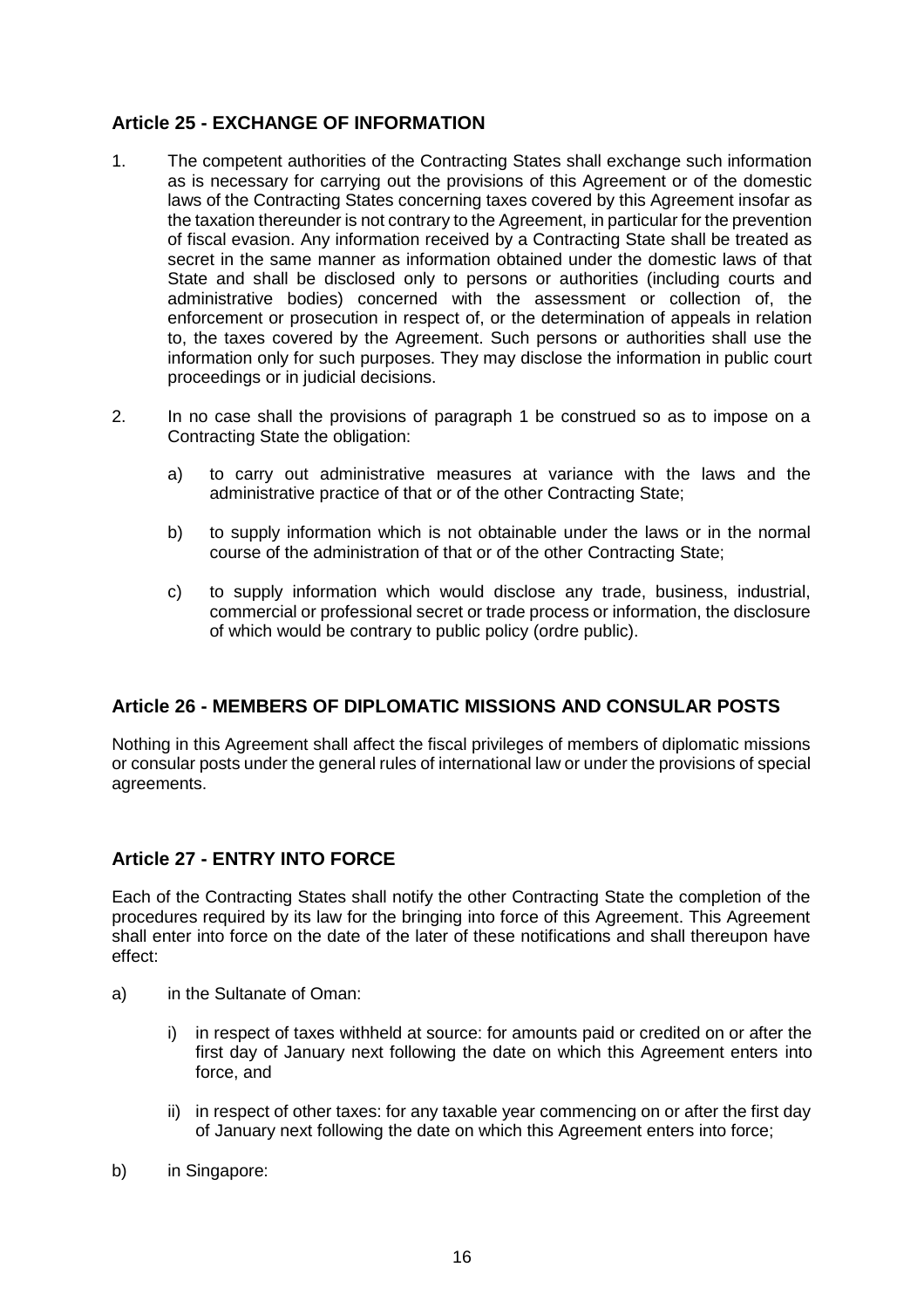in respect of tax chargeable for any year of assessment commencing on or after the first day of January in the second calendar year following the year in which this Agreement enters into force.

## **Article 28 - TERMINATION**

This Agreement shall remain in force until terminated by one of the Contracting States. Either Contracting State may terminate the Agreement, through diplomatic channels, by giving notice of termination at least six months before the end of any calendar year after the period of five years from the date on which the Agreement enters into force. In such event, the Agreement shall cease to have effect:

- a) in the Sultanate of Oman:
	- i) in respect of taxes withheld at source: for amounts paid or credited on or after the first day of January in the calendar year immediately following that in which the notice of such termination is given, and
	- ii) in respect of other taxes: for any taxable year commencing on or after the first day of January in the calendar year immediately following that in which the notice of such termination is given;
- b) in Singapore:

in respect of tax chargeable for any year of assessment commencing on or after the first day of January in the second calendar year following the year in which the notice of such termination is given.

In WITNESS WHEREOF, the undersigned, duly authorised thereto, have signed this Agreement.

Done at Singapore on 10 Sha'aban 1424 AH, corresponding to the  $6<sup>th</sup>$  day of October 2003 in two identical originals each in the Arabic and English languages, both texts being equally authoritative.

**For the Government of The Republic of Singapore**

**For the Government of The Sultanate of Oman**

**LIM HNG KIANG AHMED BIN ABDULNABI MACKI SECOND MINISTER FOR FINANCE & MINISTER OF NATIONAL ECONOMY AND MINISTER, PRIME MINISTER'S OFFICE DEPUTY CHAIRMAN OF FINANCIAL AFFAIRS AND ENERGY RESOURCES COUNCIL**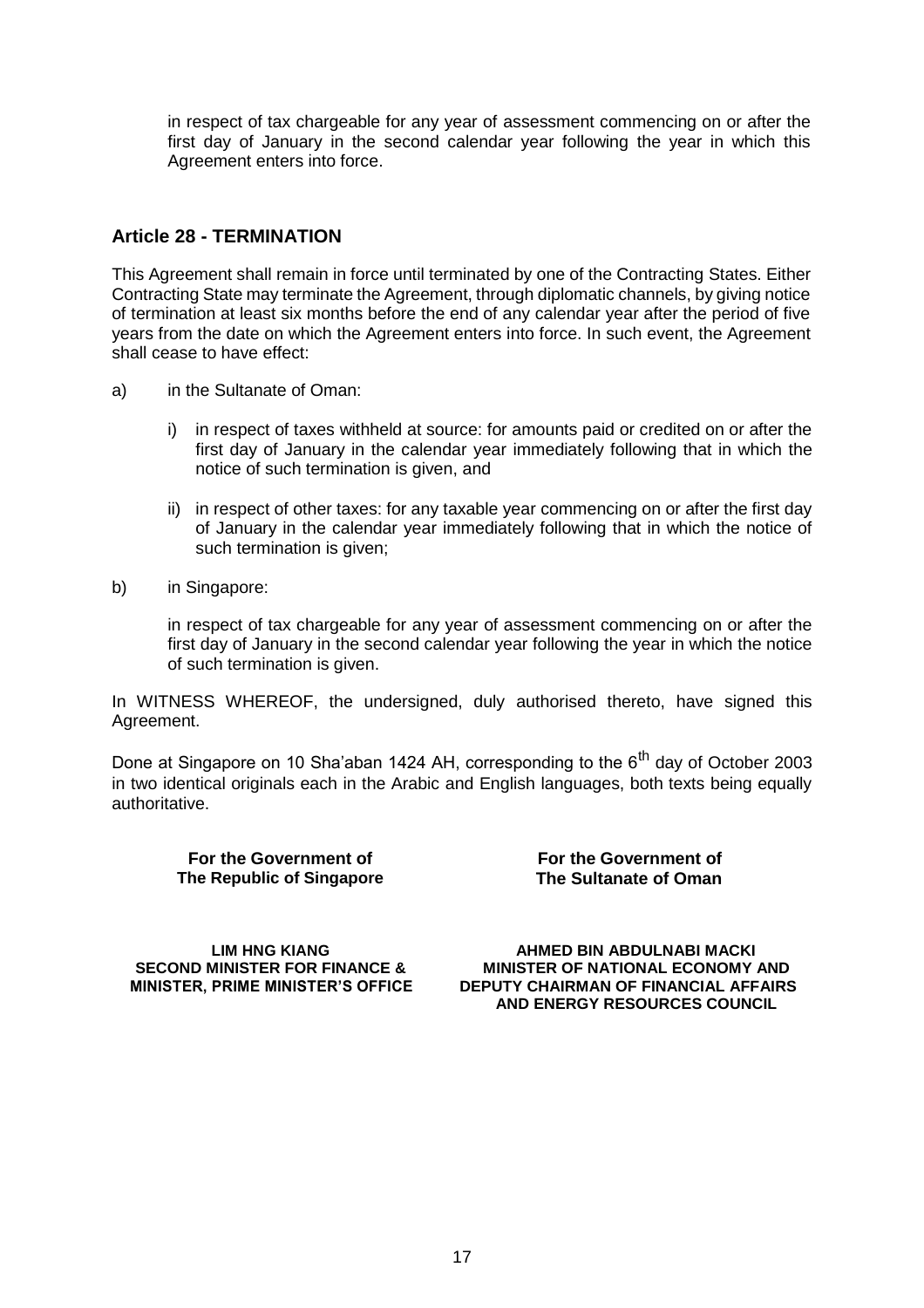## **PROTOCOL**

At the signing of the Agreement between the Government of the Republic of Singapore and the Government of the Sultanate of Oman for the Avoidance of Double Taxation and the Prevention of Fiscal Evasion with respect to Taxes on Income (hereinafter referred to as "the Agreement"), the undersigned have agreed upon the following provisions which form an integral part of the Agreement :

#### 1. With reference to the Agreement:

The term "statutory body" means a body constituted by an Act of Parliament in Singapore or under Royal Decree in the Sultanate of Oman whose principal objective is to engage in non-commercial activities.

#### 2. With reference to Article 4:

For the purposes of paragraph 1, the term "resident of a Contracting State" shall also include a statutory body of a Contracting State. In the case of the Sultanate of Oman, it shall include the State General Reserve Fund.

#### 3. With reference to Articles 8 and 13:

- a) For the purposes of paragraph 4 of Article 13 and notwithstanding the provisions of paragraph 1 of Article 4, the term "resident of a Contracting State" in relation to the alienation of aircraft operated in international traffic or moveable property pertaining to the operation of such aircraft shall, in the case of the Sultanate of Oman, include Gulf Air.
- b) If an air transport enterprise of the Republic of Singapore with respect to profits or gains referred to in Article 8 and paragraph 4 of Article 13 is charged to tax of the kind referred to in Article 2 in one of the shareholding States of Gulf Air, the exemption from Singapore tax under Article 8 and paragraph 4 of Article 13 shall cease to apply insofar as Gulf Air is concerned and the Contracting States shall open negotiations without delay with a view of determining the taxation of Gulf Air.
- c) When the Agreement comes into force, the Agreement signed on 29 June 1998 between the Government of the Sultanate of Oman and the Government of the Republic of Singapore for the Avoidance of Double Taxation of Income derived from International Air Transport shall, except for the Protocol to the second-mentioned Agreement, cease to apply to any tax year or year of assessment, as the case may be, in respect of which the first-mentioned Agreement has effect.

#### 4. With reference to Article 10:

In the case of Singapore, where under its current taxation laws, dividends are paid by a company which is a resident of Singapore to a resident of the Sultanate of Oman who is the beneficial owner of such dividends, there is no tax in Singapore which is chargeable on dividends in addition to the tax chargeable in respect of the profits or income of the company. Under the full imputation system adopted, the tax deductible from dividends is a tax on the profits or income of the company and not a tax on dividends within the meaning of this Article.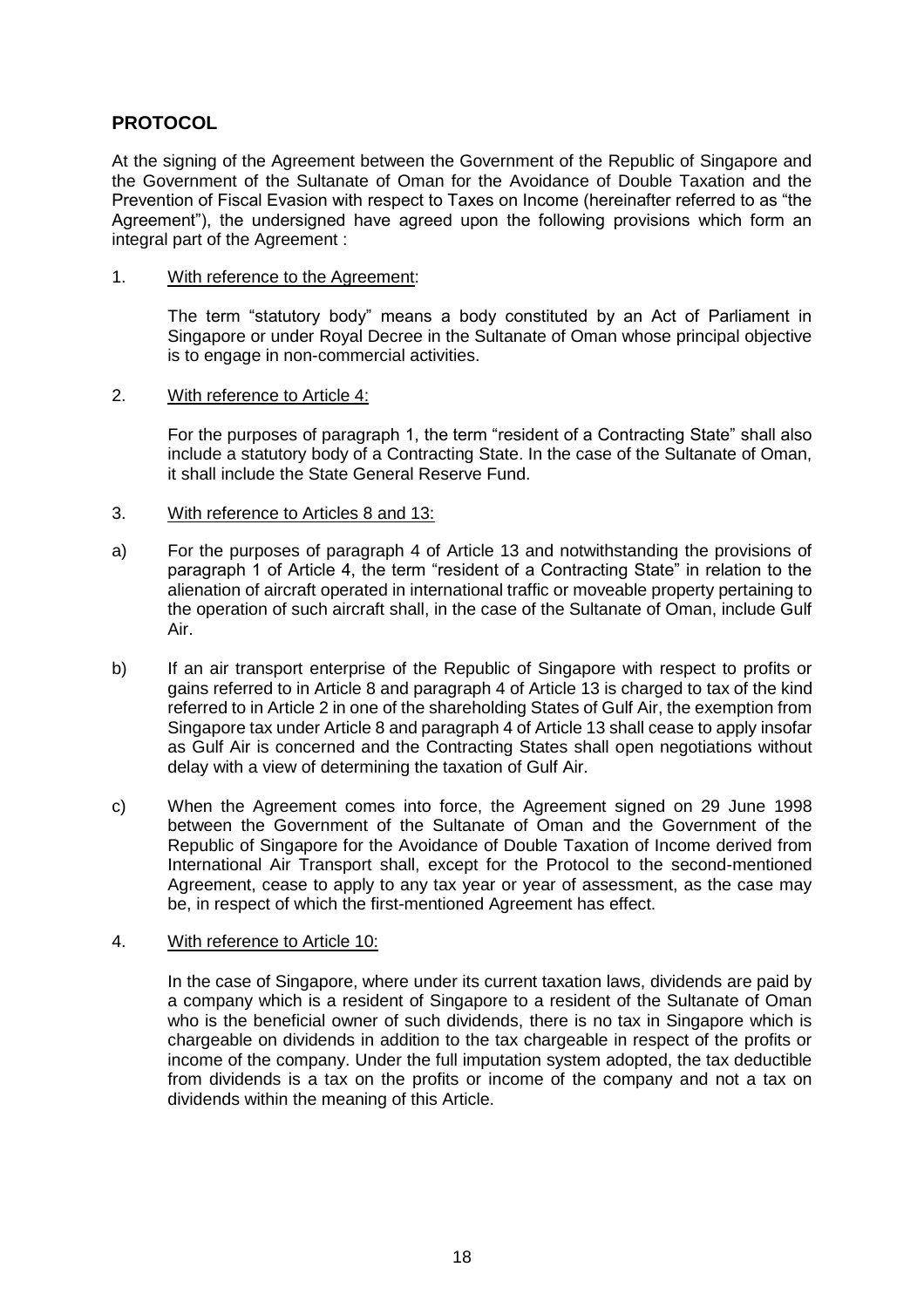#### 5. With reference to Articles 15 and 21:

For the purposes of paragraph 2(a) of Article 15 and paragraph 1(b) of Article 21, the term "fiscal year", in the case of Singapore, means the calendar year.

IN WITNESS WHEREOF the undersigned, being duly authorised thereto, have signed this Protocol.

Done at Singapore on 10 Sha'aban 1424 AH, corresponding to the 6<sup>th</sup> day of October 2003 in two identical originals each in the Arabic and English languages, both texts being equally authoritative.

**For the Government of The Republic of Singapore**

**For the Government of The Sultanate of Oman**

**MINISTER, PRIME MINISTER'S OFFICE** 

**LIM HNG KIANG AHMED BIN ABDULNABI MACKI**<br>SECOND MINISTER FOR FINANCE & MINISTER OF NATIONAL ECONOMY **MINISTER OF NATIONAL ECONOMY AND DEPUTY CHAIRMAN OF FINANCIAL AFFAIRS AND ENERGY RESOURCES COUNCIL**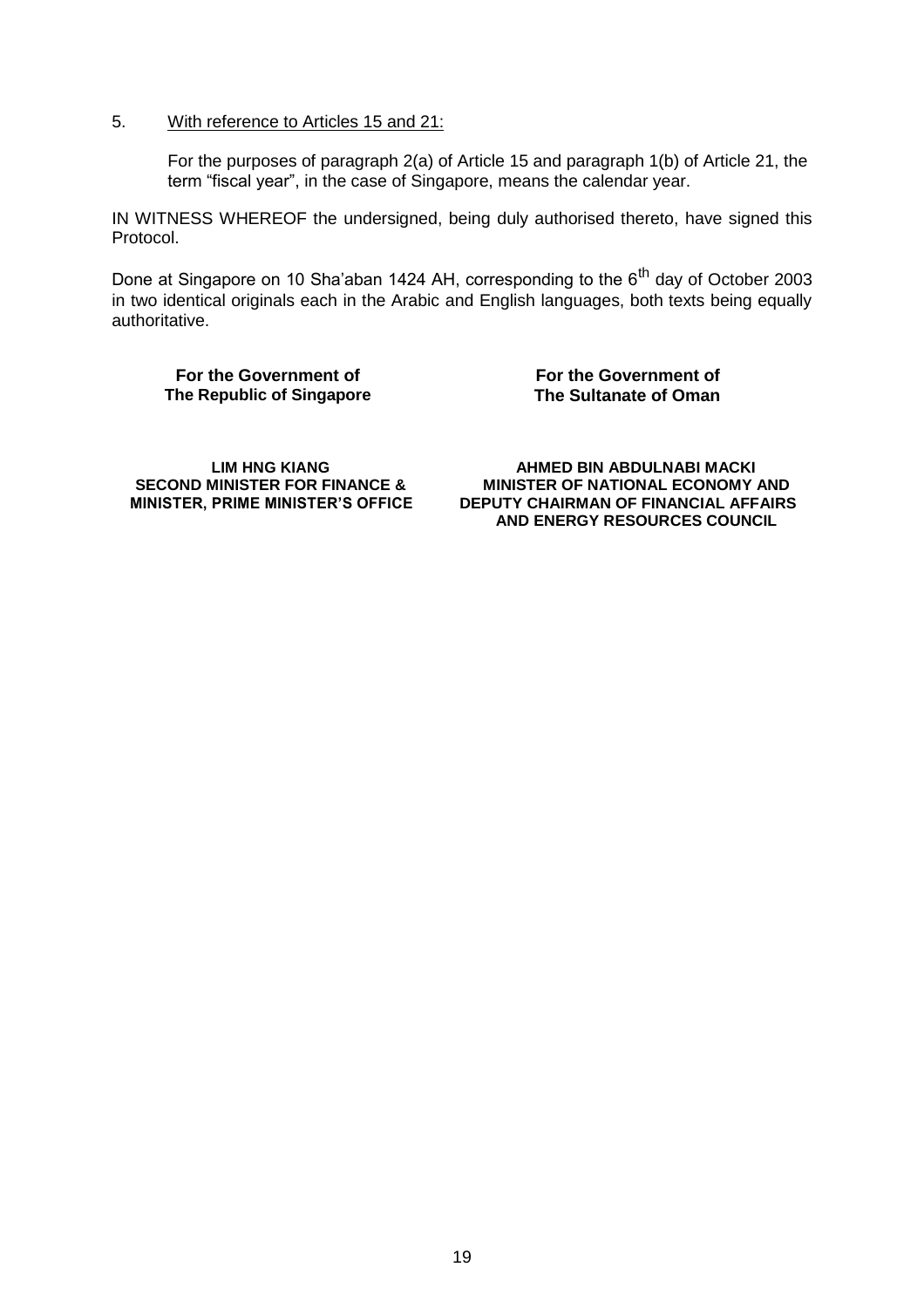# **ANNEX A**

## **Effects of the MLI on this Agreement**

#### 1. Deletion and replacement of the Preamble

The preamble of this Agreement is deleted and replaced by the following preamble:

"The Government of the Republic of Singapore and the Government of the Sultanate of Oman,

Intending to eliminate double taxation with respect to the taxes covered by this Agreement without creating opportunities for non-taxation or reduced taxation through tax evasion or avoidance (including through treaty shopping arrangements aimed at obtaining reliefs provided in this Agreement for the indirect benefit of residents of third jurisdictions),

Have agreed as follows:".

#### 2. Amendment of Article 10

Paragraph 8 of Article 10 (Dividends) of the Agreement is deleted.

3. Amendment of Article 11

Paragraph 9 of Article 11 (Interest) of the Agreement is deleted.

4. Amendment of Article 12

Paragraph 7 of Article 12 (Royalties) of the Agreement is deleted.

- 5. Amendment of Article 24
	- (a) In paragraph 1 of Article 24 (Mutual Agreement Procedure), the second sentence is replaced with the following sentence: "The case must be presented within three years from the first notification of the action resulting in taxation not in accordance with the provisions of the Agreement."; and
	- (b) In paragraph 3 of Article 24 (Mutual Agreement Procedure), the words "They may also consult together for the elimination of double taxation in cases not provided for in the Agreement." are inserted immediately after the words "the interpretation or application of the Agreement.".
- 6. New Article 26A

The following new Article 26A is inserted immediately after Article 26 (Members of Diplomatic Missions and Consular Posts), the following Article:

#### **"Article 26A – PREVENTION OF TREATY ABUSE**